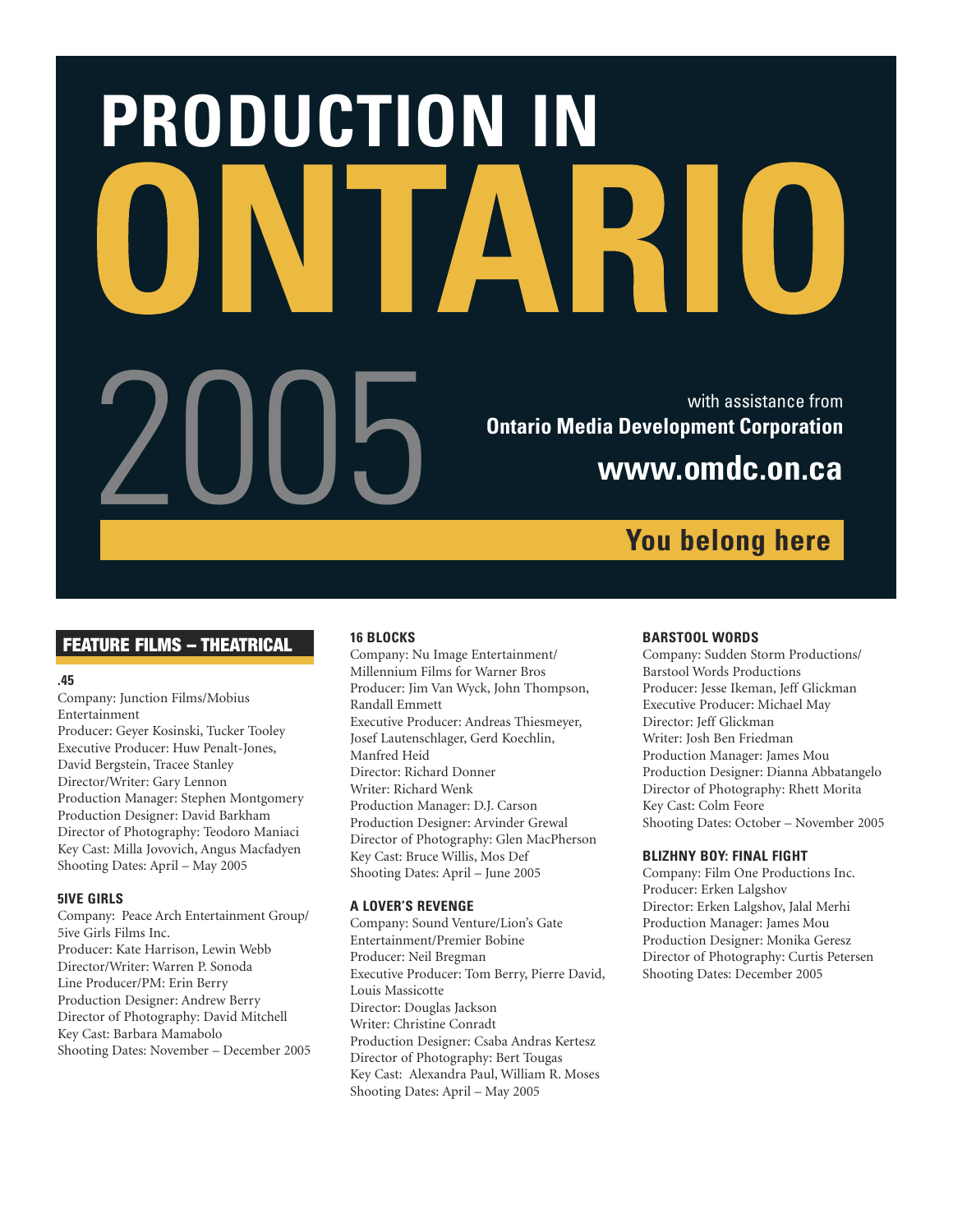# **BREACH**

Company: Universal Pictures/Sidney Kimmel Entertainment Producer: Robert F. Newmyer, Scott Kroopf, Scott Strauss Executive Producer: Adam Merims Director: Billy Ray Writer: Billy Ray, Adam Mazer, William Rotko Production Manager: Steve Wakefield Production Designer: Wynn Thomas Director of Photography: Tak Fujimoto Key Cast: Chris Cooper, Ryan Phillippe, Laura Linney Shooting Dates: November 2005 – February 2006

# **CHEAPER BY THE DOZEN 2**

Company: 20th Century Fox/21 Laps Entertainment Producer: Shawn Levy, Adam Shankman, Jennifer Gibgot Executive Producer: Garrett Grant Director: Adam Shankman Writer: Sam Harper Production Manager: Whitney Brown Production Designer: Cary White Director of Photography: Peter James Key Cast: Steve Martin, Eugene Levy Shooting Dates: June – September 2005

# **CHRISTMAS IN BOSTON**

Company: ABC Family/Marvista Entertainment Producer: Julian Grant Executive Producer: Michael Jacobs Director: Neill Fearnley Writer: Stephanie Baxendale Production Manager: Maribeth Daley Production Designer: Harold Thrasher Director of Photography: Russ Goozee Key Cast: Marla Sokoloff, Patrick J. Adams Shooting Dates: September – October 2005

#### **CITIZEN DUANE**

Company: Accent Entertainment/ThinkFilm Producer: Susan Cavan, Carolynne Bell Director: Michael Mabbott Writer: Jonathan Sobol Production Manager: D.J. Carson Production Designer: Greg Keen Director of Photography: Adam Swica Key Cast: Vivica A. Fox Shooting Dates: September – October 2005

#### **FIREHOUSE DOG** (AKA: REXXX)

Company: Regency Entertainment (USA) Inc. Producer: Michael Colleary, Mike Werb, Michael J. Maschio Director: Todd Holland Writer: Claire-Dee Lim Production Manager: Anna Beben Production Designer: Tamara Deverell Director of Photography: Victor Hammer Key Cast: Josh Hutcherson, Bruce Greenwood Shooting Dates: September – December 2005

#### **FOUR BROTHERS**

Company: Paramount Pictures/ Di Bonaventura Pictures Producer: Lorenzo di Bonaventura Executive Producer: Ric Kidney Director: Jon Singleton Writer: David Elliot and Paul Lovett Production Manager: Lyn Lucibello Production Designer: Keith Brian Burns Director of Photography: Peter Menzies, Jr. Key Cast: Mark Wahlberg Shooting Dates: January – March 2005

# **FULL OF IT**

(AKA: NOTHING BUT THE TRUTH) Company: New Line Cinema Producer: Steve Barnett, Mark Canton, Scott Fischer Executive Producer: Ryan Kavanaugh, J.C. Spink, Lynwood Spinks Director: Christian Charles Writer: Jon Lucas, Scott Moore Production Manager: Regina Robb Production Designer: Kathleen Climie Director of Photography: Kramer Morgenthau Key Cast: Ryan Pinkston, Carmen Electra Shooting Dates: April – June 2005

# **GET RICH OR DIE TRYIN'**

Company: Paramount Pictures/MTV Films Producer: Jimmy Iovine, Chris Lightly Executive Producer: Arthur Lappin, Stuart Parr, Daniel Lupi Director: Jim Sheridan Writer: Terence Winter Production Manager: Jim Powers Production Designer: Mark Geraghty Director of Photography: Declan Quinn Key Cast: 50 Cent, Terrence Howard Shooting Dates: April – June 2005

# **HEARTSTOPPER**

Company: Peace Arch Films Limited Producer: Lewin Webb, Kate Harrison Executive Producer: Barbara Sacks, Jacqueline Kelly Director: Bob Keen Writer: Vlady Pildysh and Warren P. Sonoda Line Producer/PM: Erin Berry Production Designer: Jonathan Dueck Director of Photography: David Mitchell Key Cast: Meredith Henderson, James Binkley, Nathan Stephenson, Laura DeCarteret, Robert Englund Shooting Dates: September 2005

#### **HOLLYWOODLAND**

(AKA: TRUTH, JUSTICE & THE AMERICAN WAY) Company: Focus Features/Back Lot Pictures Producer: Glenn Williamson Executive Producer: J. Miles Dale, Jake Myers Director: Allen Coulter Writer: Paul Bernbaum Production Manager: Christopher J. Danton Production Designer: Leslie McDonald Director of Photography: Jonathan Freeman Key Cast: Ben Affleck, Diane Lane, Adrian Brody, Bob Hoskins Shooting Dates: May – June 2005

# **IT'S A BOY GIRL THING**

Company: Prospero Pictures/Rocket Pictures/ Scion Films Limited Producer: Martin Katz, David Furnish, Steve Hamilton-Shaw Executive Producer: Wendy Grean Director: Nick Hurran Writer: Geoff Deane Production Manager: James Crouch Production Designer: Craig Lathrop Director of Photography: Steve Danyluk Shooting Dates: October – November 2005

# **IT'S UNDER MY SKIN**

(AKA: HOMIE SPUMONIE) Company: R Caro Productions Producer: Julio Caro, Gregg Nourjian Executive Producer: Christie Cashman, Cary Jones, Christopher Vecchia Director: Mike Cerrone Writer: Mike Cerrone, Steve Cerrone, Glenn Ciano Co-Producer/PM: Colin Brunton Production Designer: Arlan Jay Vetter Director of Photography: Richard Crudo Key Cast: Donald Faison Shooting Dates: May – June 2005

#### **KILLSHOT**

Company: Film Colony/The Weinstein Company Producer: Richard Gladstein Co-producers: Jim Powers, David Webb Executive Producer: Quentin Tarantino Director: John Madden Writer: Hossein Amini Production Manager: Ted Miller Production Designer: Andrew Jackness Director of Photography: Caleb Deschanel Key Cast: Diane Lane, Mickey Rourke, Thomas Jane Shooting Dates: October – December 2005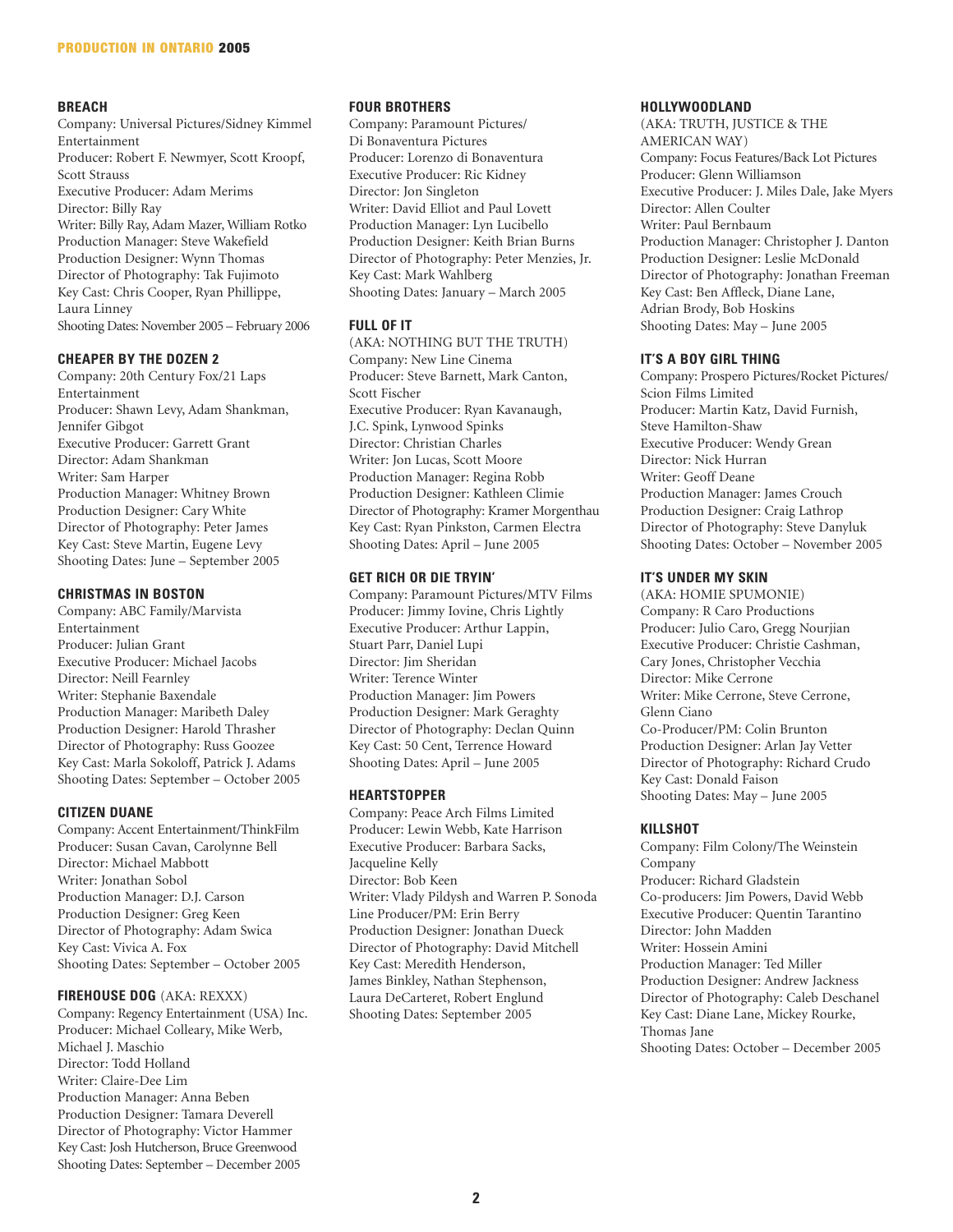#### **KING OF SORROW**

Company: Noble House Film and Television Producer: Lowell Conn Executive Producer: Jordan Gertner Director/Writer: Damian Lee Production Manager: Nan Skiba Production Designer: Svjetlana Jaklenec Director of Photography: David Pelletier Key Cast: Kim Coates Shooting Dates: November – December 2005

# **LAST SECT, THE**

Company: Peace Arch Entertainment Group Producer: Kate Harrison, Lewin Webb Director: Jonathan Dueck Writer: David Robbeson Line Producer/PM: Erin Berry Production Designer: Chris Irvine Director of Photography: Brendan Steacy Key Cast: David Carradine Shooting Dates: December 2005 – January 2006

#### **LEFT BEHIND: WORLD AT WAR**

Company: Cloud Ten Pictures/Darius Films/ Columbia TriStar Producer: Nicholas Tabarrok, Andre Van Heerden Executive Producer: Peter Lalonde, Paul Lalonde Director: Craig Baxley Writer: Peter Lalonde, Paul Lalonde, Andre Van Heerden Production Manager: Aaron Barnett Production Designer: Rupert Lazarus Director of Photography: David Connell Key Cast: Kirk Cameron, Lou Gossett, Jr., Brad Johnson Shooting Dates: February – March 2005

# **LOOKALIKE, THE**

Company: Look Pictures Inc. Producer: Daniel Hill, Paul Russell Executive Producer: Pilar Davila Director/Writer: Arun Bharali Production Manager: Mark Montefiore Production Designer: Veronica Verkley Director of Photography: Laurence Blyth Key Cast: Koel Purie, Charles Singh Shooting Dates: August – September 2005

# **MAN OF THE YEAR**

Company: Universal Pictures/ Morgan Creek Productions Producer: James G. Robinson Executive Producer: Guy McElwaine, David Robinson, David Coatsworth Director/Writer: Barry Levinson Production Manager: D.J. Carson Production Designer: Stefania Cella Director of Photography: Dick Pope Key Cast: Robin Williams, Jeff Goldblum Shooting Dates: December 2005 – February 2006

#### **MARSH, THE**

Company: Marshville Productions Producer: George Flak, Peter R. Simpson Executive Producer: Sonja Morgan, Al Munteanu, Daphne Park, Silvio Sardi Director: Jordan Barker Writer: Michael Stokes Production Manager: Ross Leslie Production Designer: Raymond Lorenz Director of Photography: David Perrault Key Cast: Justin Louis, Forest Whitaker, Peter MacNeill, Brooke Johnson Shooting Dates: December 2005 – January 2006

# **NEIL**

Company: Summer Pictures Inc. Producer: Boris Mojsovski, Ingrid Veninger, Srdjan Vilotijevic Executive Producer: Kari Hollend, Zorana Kydd, Bill Marks Director: Boris Mojsovski Writer: Ognen Georgijevski, Boris Mojsovski Production Manager: Srdjan Vilotijevic Production Designer: Bob Sher Director of Photography: Levko Mojsovski Key Cast: Greg Bryk Shooting Dates: March 2005

#### **PERSEVERANCE**

Company: Massey/Stalmaster Films Inc./ Darius Films Inc. Producer: Lincoln Stalmaster, Adam Massey Executive Producer: Nicholas Tabarrok Director: Adam Massey Writer: Court Crandell Production Manager: James Mou Production Designer: Oleg Savytski Key Cast: Andrew Castle Shooting Dates: July – August 2005

# **RUN ROBOT RUN**

Company: Darius Films Inc./Laughing Man Productions Producer: Daniel O'Connor Executive Producer: Nicholas Tabarrok Director/Writer: Daniel O'Connor Production Designer: Vlasta Svoboda Director of Photography: Gregor Hagey Key Cast: Chris Gibbs, Peter Mooney, Christian Potenza, Lara Kelly Shooting Dates: November – December 2005

#### **SAW II**

Company: Lion's Gate Entertainment Producer: Gregg Hoffman, Mark Burg, Oren Koules Co-Producer: Daniel Heffner Director/Writer: Darren Bousman Production Manager: Greg Copeland Production Designer: David Hackl Director of Photography: David A. Armstrong Key Cast: Donnie Wahlberg Shooting Dates: April – May 2005

#### **SENTINEL, THE**

Company: 20th Century Fox/New Regency Producer: Marcy Drogin, Michael Douglas Executive Producer: Bill Carraro Director: Clark Johnson Writer: George Nolfi Production Manager: Steve Wakefield Production Designer: Andrew McAlpine Director of Photography: Gabriel Beristain Key Cast: Michael Douglas, Kiefer Sutherland, Kim Basinger, Eva Longoria Shooting Dates: April – June 2005

#### **SILENCE**

Company: Universal Pictures Producer: Mark Burg, Gregg Hoffman, Oren Koules Executive Producer: Scott Stuber Director: James Wan Writer: James Wan, Leigh Whannell Production Manager: Dennis Chapman Production Designer: Julie Berghoff Director of Photography: John R. Leonetti Key Cast: Jason Deline Shooting Dates: June – August 2005

# **SILENT HILL**

Company: Don Carmody Productions/ Davis Films/Columbia/TriStar Pictures Producer: Don Carmody, Samuel Hadida Executive Producer: Andrew Mason, Victor Hadida Director: Christophe Gans Writer: Roger Avary Production Manager: Deb Lefaive Production Designer: Carol Spiers Director of Photography: Dan Laustsen Key Cast: Radha Mitchell Shooting Dates: April – July 2005

## **SKINWALKERS**

Company: Don Carmody Productions/ Constantin Film Productions/GMBH/ Lion's Gate Release Producer: Don Carmody, Dennis Berardy Executive Producer: Brian Gilbert, Robert Kulzer Director: James Isaac Writer: James DeMonaco, Todd Harthan, James Roday Production Manager: Greg Copeland Production Designer: David Hackl Director of Photography: David Armstrong, Adam Kane Key Cast: Kim Coates, Rhona Mitra, Tom Jackson Shooting Dates: September – November 2005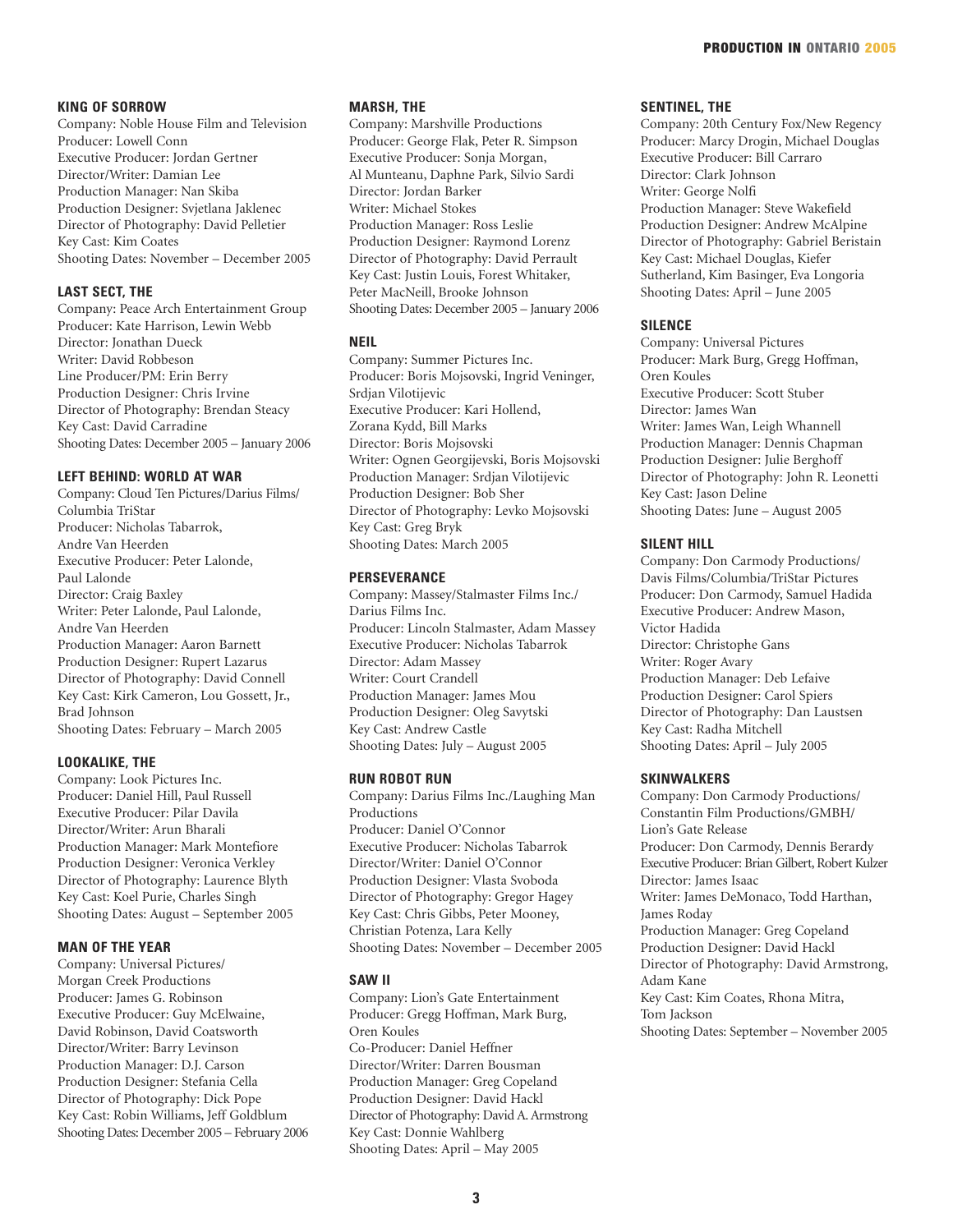# **SNOWCAKE**

Company: Revolution Films/ Rhombus Media Producer: Niv Fichman, Andrew Eaton, Gina Carter, Jessica Daniel Executive Producer: Robert Jones, Henry Normal, Michael Winterbottom Director: Marc Evans Writer: Angela Pell Production Manager: Bora Bulajic Production Designer: Matthew Davies Director of Photography: Steve Cosens Key Cast: Alan Rickman, Sigourney Weaver Shooting Dates: March – May 2005

# **TAKE THE LEAD**

Company: New Line Cinema Producer: Diane Nabatoff, Christopher Godsick Executive Producer: Mathew Hart, Mark Kaufman, Ray Liotta, Matt Moore, Luke Ryan Director: Liz Friedlander Writer: Dianne Houston Production Manager: Armand Leo Production Designer: Paul D. Austerberry Director of Photography: Alex Nepomniaschy Key Cast: Antonio Banderas Shooting Dates: April – June 2005

# **VETERAN, THE**

Company: Peace Arch Entertainment Group Producer: Curtis Petersen Executive Producer: Gary Howsam Director: Sidney J. Furie Writer: J. Stephen Maunder Director of Photography: David Mitchell Key Cast: Colin Glazer, Ally Sheedy, Michael Ironside Shooting Dates: June 2005

# **WARRIORS OF TERRA**

Company: PA Warterra Films Inc./ Peace Arch Entertainment Group Producer: Kate Harrison, Lewin Webb Executive Producer: Gary Howsam, Jacqueline Kelly, Barbara Sacks Director: Robert Wilson Writer: Dave Bonneywell, Jeremy Boxen Production Manager: Stephen Paniccia Production Designer: Jonathan Dueck Director of Photography: Brendan Steacy Key Cast: Ellen Fury Shooting Dates: October 2005

# **WHO LOVES THE SUN**

(AKA: SUMMER BABE) Company: Inferno Pictures Inc. Producer: Corey Marr, Brendon Sawatzky Executive Producer: Karen Lee Hall Director/Writer: Matt Bissonnette Production Manager: Allan Levine Production Designer: Patricia Christie Director of Photography: Arthur E. Cooper Key Cast: Lukas Haas, Molly Parker, Adam Scott, R. H. Thomson, Wendy Crewson Shooting Dates: July – August 2005

# **ZOOM**

Company: Revolution Studios Producer: Suzanne Todd, Jennifer Todd Executive Producer: Neil Machlis Director: Peter Hewitt Writer: David Berenbaum Production Manager: Joe Boccia Production Designer: Barry Chusid Director of Photography: David Tattersall Key Cast: Tim Allen, Courtney Cox, Colin Mochrie Shooting Dates: July – October 2005

# TELEVISION MINI-SERIES

# **ABOVE AND BEYOND**

Company: Above and Beyond Inc./CBC Producer: Paul Pope Executive Producer: Scott Garvie, Justin Bodle Director: Sturla Gunnarsson Writer: John W. Doyle, Lisa Porter Production Manager: Derek Rappaport Production Designer: Shelley Cornick Director of Photography: René Ohashi Key Cast: Jonathan Scarfe, Richard E. Grant Shooting Dates: August 2005

#### **ANSWERED BY FIRE**

Company: ABF Productions (Muse) Inc./ CBC AND ABC (Australian Broadcasting Corporation) Producer: Roger Le Mesurier, Andy Walker Executive Producer: Mikael Borglund, Michael Prupas, Barbara Samuels, Roger Simpson Director: Jessica Hobbs Writer: Barbara Samuels. Katherine Thomson Production Manager: Julie Forster Production Designer: Nick McCallum Director of Photography: Mark Wareham Key Cast: David Wenham, Isabelle Blais, Ron White, Alex Tilman Shooting Dates: June – September 2005

# **CHARIA AU CANADA, LA**

Company: Mediatique Inc. Producer: Daniele Caloz Co-Producer: Claudette Jaiko Director/Writer: Dominique Cardona Line Producer: Chantal Bowen Director of Photography: Mark Casell, Edith Labbe Key Cast: Louise Naubert, Raymond Accolas, Patricia Marceau Shooting Dates: February – July 2005

# **ENIGMA**

Company: Perplexing Pictures Inc. Executive Producer/Director/Writer: Donna Zuckerbrot, Daniel Zuckerbrot Director of Photography: Neville Ottey Shooting Dates: November – December 2005

# **HADES FACTOR, THE**

Company: CBS Television Producer: Sherri Saito Executive Producer: Larry Sanitsky, Paul Sandberg Director: Mick Jackson Writer: Elwood Reid Production Manager: Michael Wray Production Designer: Dan Davis Director of Photography: Ivan Strasburg Key Cast: Stephen Dorff, Anjelica Huston Shooting Dates: October – December 2005

#### **SAINT STEPHEN IN ARREARS**

Company: Cogent/Benger Productions Inc. Producer: Christopher Sumpton Director/Writer/Key Cast: Robin Benger Director of Photography: John Westheuser Shooting Dates: June – October 2005

#### **TRUE CRIME SCENE**

Company: NF (True Crime Scenes 2) Inc. Executive Producer: John Vandervelde, Andre Barro, Stephen Hunter, Glan Salzman, Katherine Buck, Bryn Higgins Director: Tim Woluchuck, John Silver Production Designer: Brian Rice Director of Photography: Damir Chytil Shooting Dates: June – September 2005

#### **UNTITLED HISTORY PROJECT**

Company: UHP Productions Ltd. Producer: Hans Proppe, Mark Winemaker, Richard Luke Rothschild Executive Producer: Marc E. Platt Director: David Cunningham Writer: Cyrus Nowrasteh Production Manager: Claire Welland Production Designer: John Dondertman Director of Photography: Joel Ransom Key Cast: Harvey Keitel Shooting Dates: July – November 2005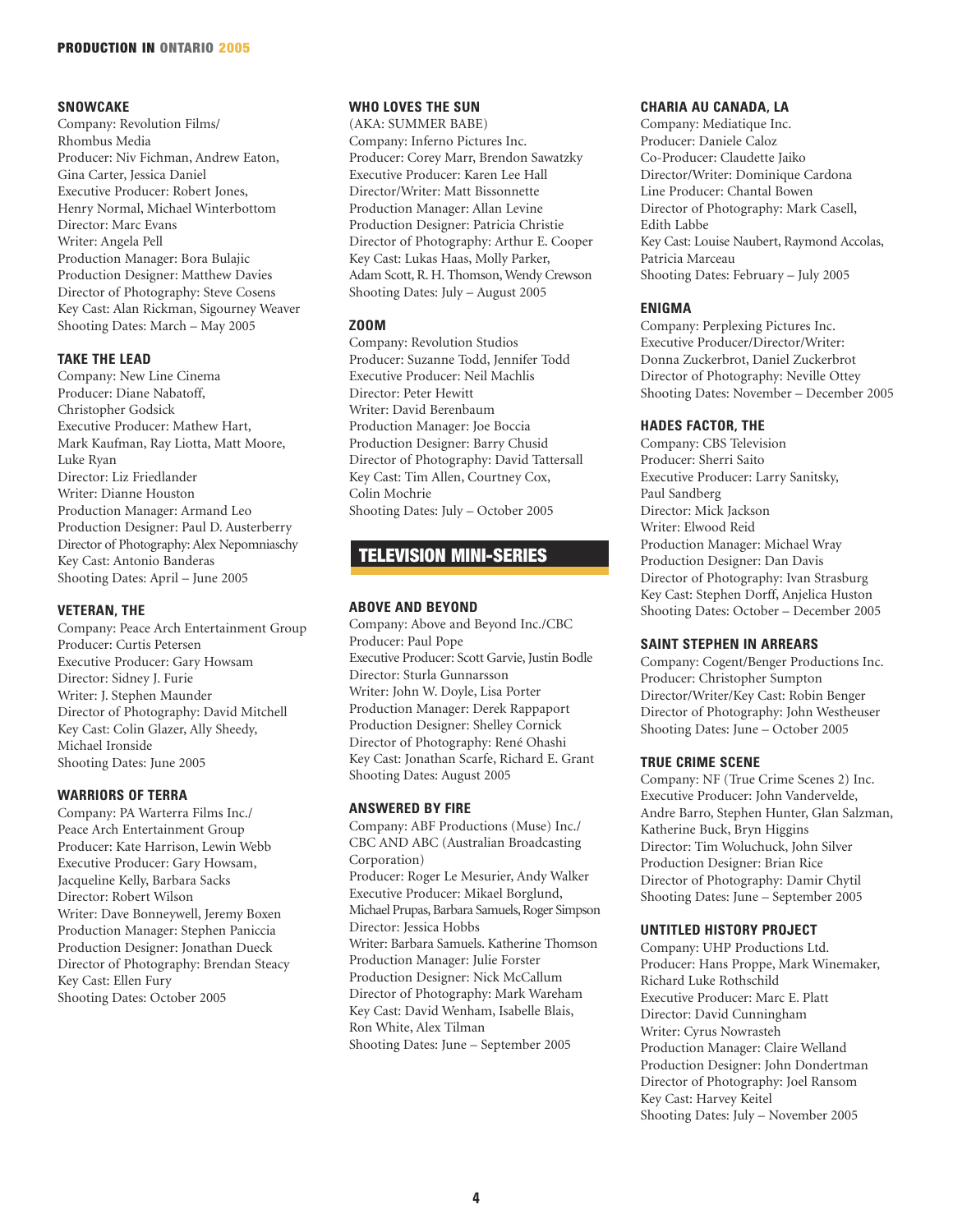# TELEVISION MOVIES

#### **ALIEN FIRE**

Company: Sound Venture/Premier Bobine Producer: Garfield Reeves-Stevens, Judith Reeves-Stevens Executive Producer: Tom Berry Director: John Terlesky Writer: Garfield Reeves-Stevens, Judith Reeves-Stevens Production Manager: Paula Devonshire Production Designer: Ed Hanna Director of Photography: Patrick McGowan Key Cast: Robert Beltran, Nicholas Brendon, Sandrine Holt, Randolph Mantooth, Michelle Morgan Shooting Dates: June 2005

# **BETWEEN TRUTH AND LIES**

(AKA: THE SHRINK) Company: Chesler/Perlmutter Productions Inc./ ThinkFilm Producer: David Perlmutter Executive Producer: Lewis Chesler, Robert Vaughn Director: John Bradshaw Writer: Paul B. Margolis Line Producer/PM: Marek Posival Production Designer: Justin Craig Director of Photography: Russ Goozee Key Cast: Mariel Hemingway Shooting Dates: November – December 2005

#### **BLACK WIDOWER**

Company: Sound Venture Productions/ Lifetime Television Producer: David J. Patterson, Jesse Prupas, Neil Bregman Executive Producer: Bobbi Fisher, Beth Grossbard, Michael Prupas Director: Christopher Leitch Writer: Benita Garvin Production Designer: Paul Easton Director of Photography: Jim Westenbrink Key Cast: Kelly McGillis Shooting Dates: September 2005

# **BOOKY MAKES HER MARK**

(AKA: BOOKY'S MARK) Company: Shaftesbury Films Producer: Phyllis Platt, Laurie McLarty, Patrick Casavettes Executive Producer: Christina Jennings, Scott Garvie, Peter Moss Director: Peter Moss Writer: Joe Wiesenfeld Production Manager: Mary Pantelidis Production Designer: Aidan Leroux Director of Photography: Norayr Kasper Key Cast: Megan Follows, Stuart Hughes Shooting Dates: November – December 2005

#### **CODE BREAKERS**

Company: Downfield Productions Inc./ Natalie Inc./ESPN Producer: Frank Siracusa Executive Producer: Orly Adelson Director: Rod Holcomb Writer: G. Ross Parker Production Manager: Manny Danelon Production Designer: James Newport Director of Photography: Thomas Del Ruth Key Cast: Scott Glenn Shooting Dates: June – July 2005

# **COW BELLES** (AKA: DAIRY GIRLS)

Company: Just Singer Entertainment for The Disney Channel Producer: Kevin Lafferty Executive Producer: Sheri Singer Director: Francine McDougall Writer: Stu Krieger Production Manager: Victoria Harding Production Designer: Doug McCullough Key Cast: Alyson Michalka, Amanda Joy Michalka Shooting Dates: September – October 2005

# **CRAZY FOR CHRISTMAS**

(AKA: SECRET SANTA) Company: Blueprint Entertainment Corporation for Lifetime Television Producer: Christine Shipton Executive Producer: John Morayniss, Joey Plager, Noreen Halpern Director: Eleanore Lindo Writer: Rick Bitzelberger, Michael A. Simpson Line Producer/PM: Julian Grant Production Designer: Harold Thrasher Director of Photography: Alwyn Kumst Key Cast: Howard Hesseman Shooting Dates: April – May 2005

# **CYBER SEDUCTION: HIS SECRET LIFE**

(AKA: ADDICTED.COM) Company: Jaffe/Braunstein Films Ltd./ Working Title Television Producer: Steve Solomos Executive Producer: Michael Jaffe, Howard Braunstein, Mike Bremer, Paul Goff Director: Tom McLoughlin Writer: Wesley Bishop, Richard Kletter Production Manager: Andrea Raffaghello Production Designer: Ian Brock Director of Photography: Rudolf Blahacek Key Cast: Jeremy Sumpter, Kelly Lynch Shooting Dates: April – May 2005

#### **DOOMSTOWN**

Company: Sarrazin Couture Productions for CTV Producer: Susan Murdoch Executive Producer: Pierre Sarrazin, Suzette Couture Director/Writer: David Sutherland Production Manager: David Till Production Designer: Rolf Harvey Director of Photography: Rhett Morita Key Cast: Chris Collins Shooting Dates: September – October 2005

# **DRESDEN FILES, THE**

Company: Lion's Gate Entertainment Producer: Jonathan Hackett Executive Producer: Hans Beimler, Nicolas Cage, Morgan Gendel, Norman Golightly, Robert Hewitt Wolfe Director: David Carson Writer: Hans Beimler, Robert Hewitt Wolfe Production Manager: Wanda Chaffey Production Designer: Lindsey Hermer-Bell Director of Photography: Victor Goss Key Cast: Paul Blackthorne Shooting Dates: November – December 2005

#### **EARTHSTORM**

Company: Sound Venture Productions/ Premier Bobine/Cinetel Films Producer: Gordon Yang Executive Producer: Tom Berry, Lisa Hansen Director: Terry Cunningham Writer: Michael Konyves Production Manager: Aaron Barnett Production Designer: Brian Rice Director of Photography: John P. Tarver Key Cast: Stephen Baldwin, Dirk Benedict Shooting Dates: September – October 2005

# **FELICITY: AN AMERICAN GIRL ADVENTURE**

Company: Revolution Films/Warner Brothers Television Producer: Terry Gould Executive Producer: Nancy Bennett, Lisa Gillan, Elaine Goldsmith-Thomas, Julia Roberts, Deborah Schindler, Marisa Yeres Director: Nadia Tass Writer: Anna Sandor Production Manager: Michael Wray Production Designer: Lindsey Hermer-Bell Director of Photography: David Parker Key Cast: Shailene Woodley, Marcia Gay Harden Shooting Dates: May – June 2005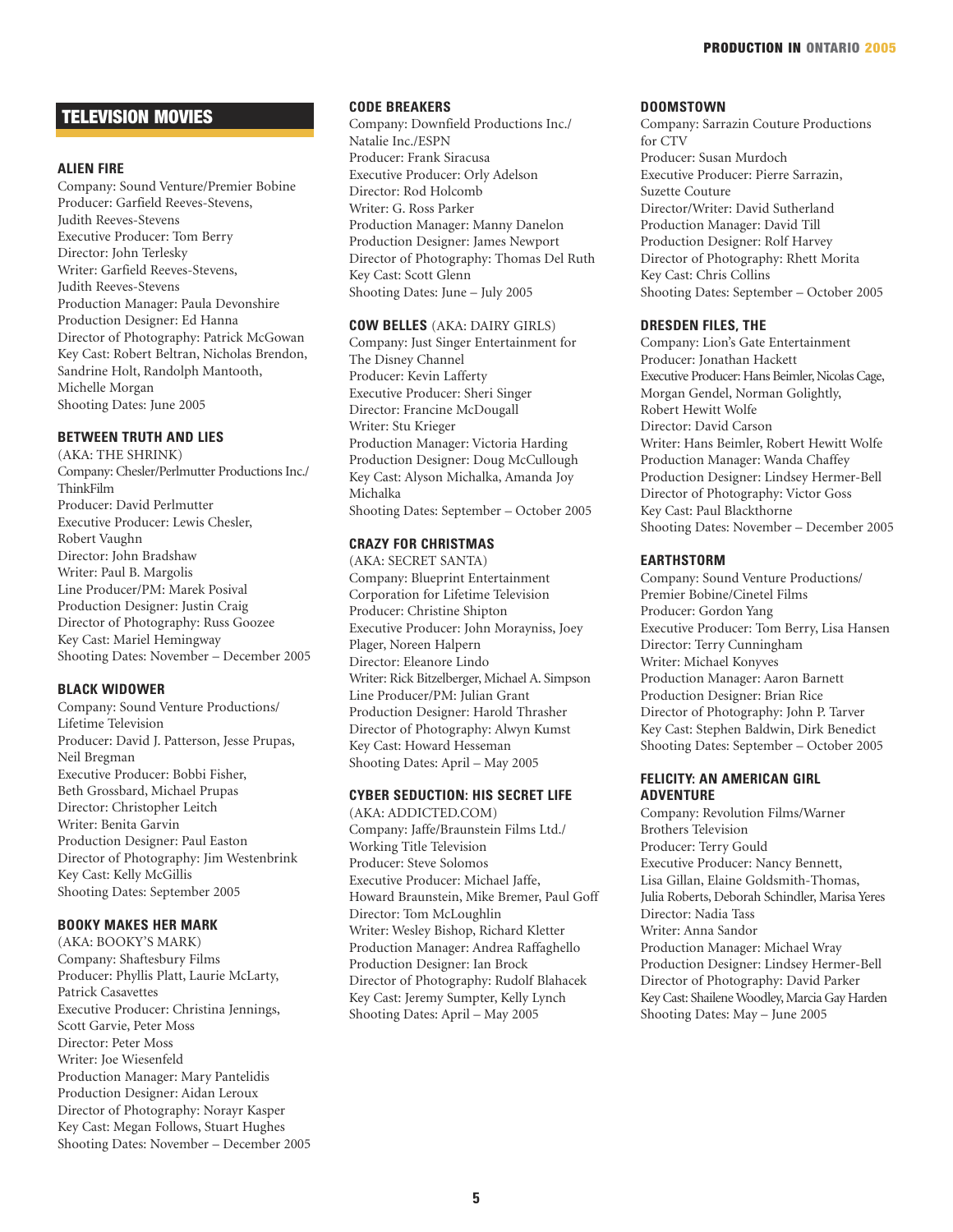# **FOUR MINUTES**

Company: Four Minute Productions Inc./ESPN Producer: Lynn Raynor Executive Producer: Gerald W. Abrams Director: Charlie Beeson Writer: Frank Deford Production Manager: Susan Murdoch Production Designer: Karen Bromley Director of Photography: James Cressanthis Key Cast: Jamie MacLachlin, Christopher Plummer Shooting Dates: May – June 2005

# **GOSPEL OF DECEIT**

Company: Blueprint Entertainment Corporation/Lifetime Television Producer: Julian Grant, Suzanne L. Berger Executive Producer: Noreen Halpern, John Morayniss, Craig Nicholls, Joseph Plager Director: Timothy Bond Writer: John Benjamin Martin Production Manager: Julian Grant Production Designer: Harold Thrasher Director of Photography: Alwyn Kumst Key Cast: Alexandra Paul, J.C. MacKenzie, Ian Blackwood, Deborah Odell, Corey Cevier Shooting Dates: November – December 2005

# **KAW**

Company: Sound Venture Productions Producer: Gordon Yang Executive Producer: Tom Berry Director: Sheldon Wilson Writer: Tom Berry, Sheldon Wilson, Production Manager: Aaron Barnett Production Designer: Brian Rice Director of Photography: John P. Tarver Key Cast: Sean Patrick Flanery Shooting Dates: November – December 2005

#### **KNIGHTS OF SOUTH BRONX, THE**

Company: Fox Television Studios Inc. Producer: John Eckert Executive Producer: Diane Nabatoff Director: Allen Hughes Writer: Jamal Joseph, Dianne Houston Production Manager: Pasia Schonberg Production Designer: Franco De Cotiis Director of Photography: Derick Underschultz Key Cast: Ted Danson Shooting Dates: May – June 2005

# **LOVE RULES**

Company: Engagement Productions Ltd./ ABC Family Producer: Kevin Lafferty Executive Producer: Joel Rice Director: Steve Robman Writer: Alan Marc Levy Production Manager: Victoria Harding Production Designer: Doug McCullough Director of Photography: Michael Storey Key Cast: Joseph Lawrence, Maggie Lawson, Marilu Henner Shooting Dates: March 2005

#### **LOVE THY NEIGHBOR**

Company: LTN Productions for Lifetime Television Producer: Julian Grant Executive Producer: Michael Jacobs Director: Paul Schneider Writer: Kraig Wenman Production Manager: Julian Grant Production Designer: Harold Thrasher Director of Photography: J. P. Locherer Key Cast: Alexandra Paul, Gary Hudson Shooting Dates: July – August 2005

# **MAID OF HONOR**

Company: Sound Venture Productions/ Premier Bobine Producer: Neil Bregman Executive Producer: Tom Berry, Pierre David, Louis A. Massicotte Director: Douglas Jackson Writer: Ken Sanders Production Designer: Csaba Kertesz Director of Photography: Bert Tougas Key Cast: Linda Purl, Linden Ashby, Shannon Sturges, Steven McPhail Shooting Dates: June 2005

# **MAN WHO LOST HIMSELF, THE**

Company: Sarrazin Couture Productions/ CTV/Lifetime Television Producer: Susan Murdoch Executive Producer: Suzette Couture, Pierre Sarrazin Director: Helen Shaver Writer: Suzette Couture Production Manager: David Till Production Designer: Rolf Harvey Director of Photography: François Dagenais Key Cast: David James Elliott, Wendy Crewson Shooting Dates: June – July 2005

#### **MARTHA BEHIND BARS**

(AKA: UNTITLED CHARLIE BOHL PROJECT) Company: CBS Television/Paramount Television Producer: Frank Siracusa Executive Producer: Tom Patricia Director: Eric Bross Writer: Charlie Bohl Production Manager: Ted Miller Production Designer: Doug McCullough Director of Photography: Horacio Marquinez Key Cast: Cybill Shepherd Shooting Dates: March – April 2005

# **MAYDAY**

Company: CBS Television Producer: Judy Cairo Executive Producer: Richard Waltzer, Jerry Leider Director: T.J. Scott Writer: T.J. Scott, Kevin Lund Production Manager: Carmen Arndt Production Designer: Rupert Lazarus Director of Photography: Paul Elliott Key Cast: Aidan Quinn, Charles S. Dutton Shooting Dates: July – August 2005

# **MIND OVER MURDER**

Company: Sound Venture Productions/ CTV/Lifetime Television Producer: David Patterson, Jesse Prupas, Neil Bregman Executive Producer: Michael Prupas, Beth Grossbard, Bobbi Fisher Director: Christopher Leitch Writer: Steve Teamkin Production Manager: Nancy Boucher Production Designer: Paul Easton Director of Photography: Jim Westenbrink Key Cast: Tori Spelling, Dean McDermott Shooting Dates: August 2005

# **MURDER IN MY HOUSE**

Company: Sound Venture Productions/ Premier Bobine Producer: Neil Bregman Executive Producer: Tom Berry, Pierre David, Louis A. Massicotte Director: Robert Malenfant Writer: Christine Conradt Production Designer: Csaba Andras Kertesz Director of Photography: Bert Tougas Key Cast: Barbara Niven, Daniel J. Travanti Shooting Dates: September 2005

#### **MURDER IN THE HAMPTONS**

Company: Million Productions (Muse) Inc./ Lifetime Television Producer: Wendy Grean Executive Producer: Bernie Zukerman, Barbara Lieberman Director: Jerry Ciccoritti Writer: Robert L. Freedman Production Manager: James Crouch Production Designer: Sandra Kybartas Director of Photography: Michael Storey Key Cast: Poppy Montgomery, David Sutcliffe, Shawn Christian Shooting Dates: May – June 2005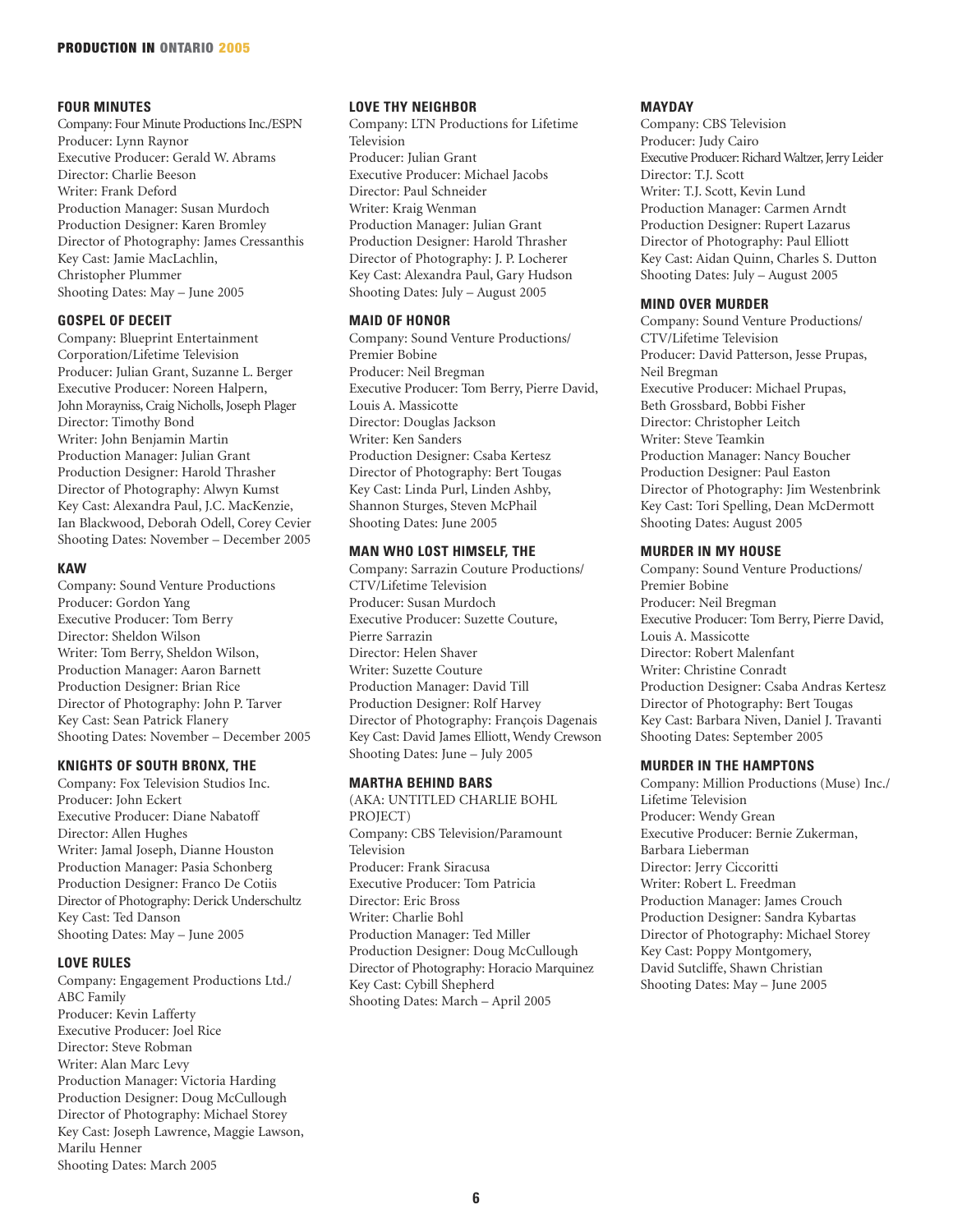#### **NIGHT OF TERROR**

Company: Lifetime Television Producer: Julian Grant Executive Producer: Michael Jacobs Director: William Tannen Writer: Kraig Wenman Production Manager: Julian Grant Production Designer: Harold Thrasher Director of Photography: Barry Gravelle Key Cast: Nick Mancuso Shooting Dates: September 2005

# **PLAYING HOUSE**

Company: Blueprint Entertainment/CTV Producer: Brian Dennis Executive Producer: Anne Marie Traverse Director: Kelly Makin Writer: M. A. Lovretta Production Manager: Victoria Woods Production Designer: Ingrid Jurek Director of Photography: Thom Best Key Cast: Rosemary Dunsmore, Colin Ferguson, Kristin Lehman Shooting Dates: June – July 2005

# **RECIPE FOR A PERFECT CHRISTMAS**

Company: Lifetime Television Producer: Steve Solomos Executive Producer: Michael Jaffe, Joel S. Rice Director: Sheldon Larry Writer: Rachel Feldman, Susan Nanus Production Manager: Andrea Raffaghello Production Designer: Ingrid Jurek Director of Photography: Albert J. Dunk Key Cast: Christine Baranski, Bobby Cannavale Shooting Dates: September – October 2005

#### **SHADES OF BLACK: THE CONRAD BLACK STORY**

Company: Screen Door Inc./CTV Producer: Mary Young-Leckie, Heather Haldane Executive Producer: Heather Haldane, Justin Thompson-Glover Director: Alexander Chapple Writer: Andrew Wreggitt Production Manager: Lena Cordina Production Designer: Tim Bider Director of Photography: René Ohashi Key Cast: Albert Schultz, Lara Flynn Boyle, Jason Priestley Shooting Dates: October – November 2005

#### **STEPPIN' UP: SAVE THE LAST DANCE 2**

Company: DTV Productions Inc./ Paramount Pictures Producer: Robert W. Cort Executive Producer: Robert W. Cort, Eric Hetzel Director: David Petrarca Writer: Kwame Nyanning Co-Producer/PM: Brian Campbell Production Designer: Taavo Soodor Director of Photography: David Makin Key Cast: Izabella Miko, Columbus Short, Jacqueline Bisset Shooting Dates: September – October 2005

#### **SOLAR STRIKE**

Company: Sound Venture Productions Producer: Gordon Yang Executive Producer: Tom Berry Director: Paul Ziller Writer: Michael Konyves Production Manager: Gordon Yang Production Designer: Ed Hanna Director of Photography: Robert Saad, Kit Whitmore Key Cast: Louis Gossett, Jr. Shooting Dates: January – February 2005

#### **TERRY**

Company: Shaftesbury Heros Inc./CTV Producer: Gail Harvey, Laurie McLarty, Christina Jennings Executive Producer: Christina Jennings, Scott Garvie, Shawn Ashmore, Paul Nicholls, Gail Harvey Director: Don McBrearty Writer: Dennis Foon Production Manager: Shauna Jamison Production Designer: Tim Bider Director of Photography: Gerald Packer Key Cast: Shawn Ashmore, Ryan MacDonald Shooting Dates: June – July 2005

# **TRUMP UNAUTHORIZED**

(AKA: AMBITION) Company: Ambition Productions (Muse) Inc./ ABC Television Producer: Mark Winemaker Executive Producer: Barbara Lieberman Director: John Coles Writer: Keith Curran Production Manager: Lisa Gilbert Thomas Production Designer: Taavo Soodor Director of Photography: Walt Lloyd Key Cast: Justin Louis Shooting Dates: March – April 2005

# **TWITCHES**

Company: Broomstick Productions/Disney Producer: Kevin Lafferty Executive Producer: Carla Singer, J. Carson Director: Stuart Gillard Writer: Dan Berendson Production Manager: Victoria Harding Production Designer: Doug McCullough Director of Photography: Manfred Guthe Key Cast: Tia Mowry, Tamera Mowry Shooting Dates: May – June 2005

## **WALTER GRETZKY STORY, THE**

Company: Accent Entertainment/CBC Producer: Carolynne Bell, Jordy Randall Executive Producer: Susan Cavan, Tom Cox Director: Dean Bennett Writer: Carol Hay Production Manager: Doug Steeden Production Designer: John Blackie Director of Photography: Roger Vernon Key Cast: Tom McCamus Shooting Dates: January – February 2005

# TELEVISION PILOTS

#### **DEVIL'S PERCH**

Company: PCubed Inc./Outdoor Life Network Producer: Vallery Hyduk Executive Producer: Les Tomlin Director: Ron Murphy Writer: Heather Conkie Production Manager: Elizabeth Young Production Designer: Brian Verhoog Director of Photography: Mitchell Ness Key Cast: Alan Van Sprang, Zoie Palmer, Shawn Lawrence, Sean Bell Shooting Dates: June 2005

#### **FILTHY GORGEOUS**

Company: Showtime Executive Producer: Craig Zadan, Neil Meron, Robert Allan Ackerman, Ron Nyswaner Director: Robert Allan Ackerman Writer: Ron Nyswaner Production Manager: Michael Bederman Production Designer: Michelle Brady Director of Photography: Nancy Shreiber Key Cast: Isabella Rossellini Shooting Dates: September – October 2005

#### **JAMAICAN PROUD**

R.W.D. Productions Inc. Executive Producer/Director/Writer: Richard Davis Producer: Jodi Cowan Production Manager: Nancy Davis Director of Photography: Christopher Barry Key Cast: Keeble McFarlane Shooting Dates: May 2005

#### **TALK TO ME**

Company: Lion's Gate Entertainment Producer: Phil Goldfarb Executive Producer: Dean Devlin, Billy Finkelstein Director: Nick Gomez Writer: Paul Guyot Production Manager: Lynn Mallay Production Designer: Gord Barnes Director of Photography: Steve Cosens Key Cast: Michael Rispoli, Jason Spevack Shooting Dates: October – November 2005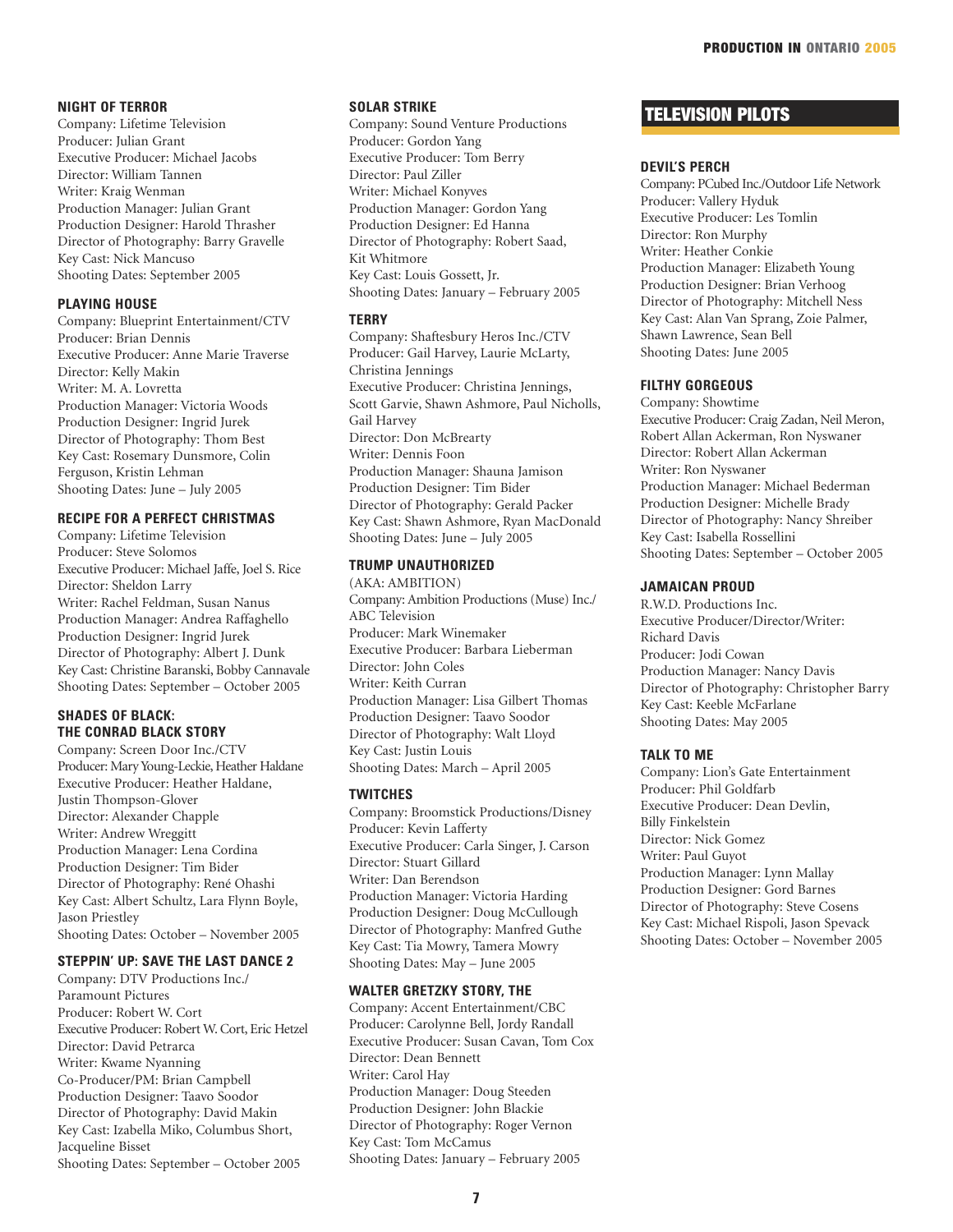# TELEVISION SERIES

# **ATOMIC BETTY (Season 2)**

Company: Breakthrough Entertainment/ Cartoon Network/Atomic Cartoons Producer: Virginie Jallot Executive Producer: Kevin Gillis, Ira Levy Director/Writers: Various Production Manager: Paddy Gillen Key Cast: Tajja Isen Shooting Dates: May 2005

# **BABY SQUAD (Season 1)**

Company: NF (Baby Squad) Inc./ Producer: John Vandervelde Executive Producer: Stephen Hunter Director/Writers: Various Shooting Dates: June – July 2005

#### **BEAUTIFUL PEOPLE (Season 1)**

Company: ABC Television Producer: John Ryan Executive Producer: Michael Rauch, Paul Stupin Director: Various Writer: Michael Rauch, Liz Davis Production Manager: Marc Dassas Production Designer: Peter Cosco Director of Photography: David Makin Key Cast: Daphne Zuniga, Sarah Foret, Torrey Devitto, Ricky Maybe, Jordan Madley, Jackson Rathbone, Kathleen Munroe Shooting Dates: May – August 2005

# **BIG FLIP, THE (Season 1)**

Company: The Big Flip Season One Ltd. Producer/Director: Linda McEwan Associate Producer: Chris Cobain Director of Photography: Ryan Shaw, John Hammer Key Cast: Randy MacKay, John Stassen Shooting Dates: September 2005

#### **BILLABLE HOURS (Season 1)**

Company: Temple Street Productions/ Showcase Executive Producer: Ivan Schneeberg, David Fortier Director: Various Writer: Fabrizio Filippo, Adam Till Line Producer/PM: Victoria Woods Production Designer: Edward Bonutto Director of Photography: Thom Best Key Cast: Fabrizio Filippo, Jennifer Baster Shooting Dates: October – November 2005

# **BIRTH DAYS (Season 1)**

Company: NF (Birth Days) Inc. Executive Producer: John Vandervelde, Andre Barro, Stephen Hunter, Glan Salzman, Katherine Buck, Craig Colby Director: Nadine Schwartz Director of Photography: Robin McKenna, Johnny Askin Shooting Dates: July – December 2005

# **BUILDING FAMILY (Season 1)**

Company: Tricon Television8 Inc. Producer: Andrea Gorfolova Director/Writer: Jameel Bharmal Director of Photography: Michael Rosas Shooting Dates: April – November 2005

#### **BUILDING THE BIGGEST (Season 1)**

Company: Building the Biggest Canada Inc. Producer/Director/Writer: Jeff Cole, Dennis Beauchamp, Ann-Marie Redmond Executive Producer: Guy O'Sullivan Shooting Dates: August – November 2005

#### **CANADA'S WORST DRIVER (Season 1)**

Company: Canada's Worst Driver 1 Inc. Producer: John Martin Executive Producer/Director: Guy O'Sullivan Director: Jeff Cole Writer: Andrew Younghusband, Andrew Kaufman Production Designer: Gavin Mitchell Director of Photography: Derek Zdzienicki, Ken Ng Key Cast: Andrew Younghusband Shooting Dates: March 2005

# **CANADA'S WORST HANDYMAN (Season 1)**

Company: Canada's Worst Handyman 1 Inc. Producer: Amy Hosking Executive Producer: Guy O'Sullivan Director: Allan Novak Writer/Key Cast: Andrew Younghusband Director of Photography: Ivan Arsovski, Jeff Lackner, Ricardo Dias, Allan MacPherson Shooting Dates: October – November 2005

# **CG KIDS (Season 5)**

Company: Summerhill Entertainment Producer: Jennifer McAuley Executive Producer: William Johnston, Ronald Lillie, Lee Herberman Director/Writers: Various Line Producer: David Andrew Nicholson Key Cast: Jamie Shannon, Idil Mussa, Dano Underwood Shooting Dates: July – November 2005

# **COVER STORIES (Season 1)**

Company: Go See TV Inc. Producer/Executive Producer: David Greener, Jeanne Beker Director/Writer: Penelope Buitenhuis Director of Photography: David Greener Key Cast: Jeanne Beker Shooting Dates: September – December 2005

#### **CRASH N' BURN (Season 1)**

Company: Summerhill Productions Four Inc. Producer/Director: Michael Morrow Executive Producer: Ronald Lillie, Lee Herberman Key Cast: Bill Johnston Shooting Dates: December 2005

# **CRIMES OF PASSION (Season 1)**

Company: Summerhill Productions Two Inc. Producer/Director/Writer: Karen Wookey Executive Producer: Ronald Lillie, Lee Herberman, Bill Johnston Director of Photography: Mitch Ness Key Cast: Wendy Crewson Shooting Dates: September – October 2005

# **CROISEE DES CHEMINS, LA (Season 1)**

Company: TV5 and Radio-Canada Producer/Director/Writer: Mark Chatel Director/Writer: Olivier Pinsonneault Production Manager: Marie-France Leonard Director of Photography: Jean-Claude Caprara Shooting Dates: March – November 2005

# **DARCY'S WILD LIFE (Season 2)**

Company: Temple Street Productions/ NBC – Discovery Kids Executive Producer: Stan Rogow, Ivan Schneeberg, David Fortier, Tim Maile, Douglas Tuber Director/Writers: Various Line Producer/PM: Andrea Boyd Production Designer: Edward Bonutto Director of Photography: Michael McMurray Key Cast: Sara Paxton Shooting Dates: June – October 2005

# **DARK ORACLE (Season 2)**

Company: Shaftesbury Films Inc./YTV Producer: Suzanne French, Jana Sinyor, Laurie McLarty Executive Producer: Christina Jennings, Scott Garvie, Heather Conkie Director/Writers: Various Line Producer/PM: Stephen Montgomery Production Designer: Marilyn Kiewiet Director of Photography: Luc Montpellier Key Cast: Paula Brancati, Alex House, Jonathan Malen, Danielle Miller, Mark Ellis, David Rendell Shooting Dates: October – December 2005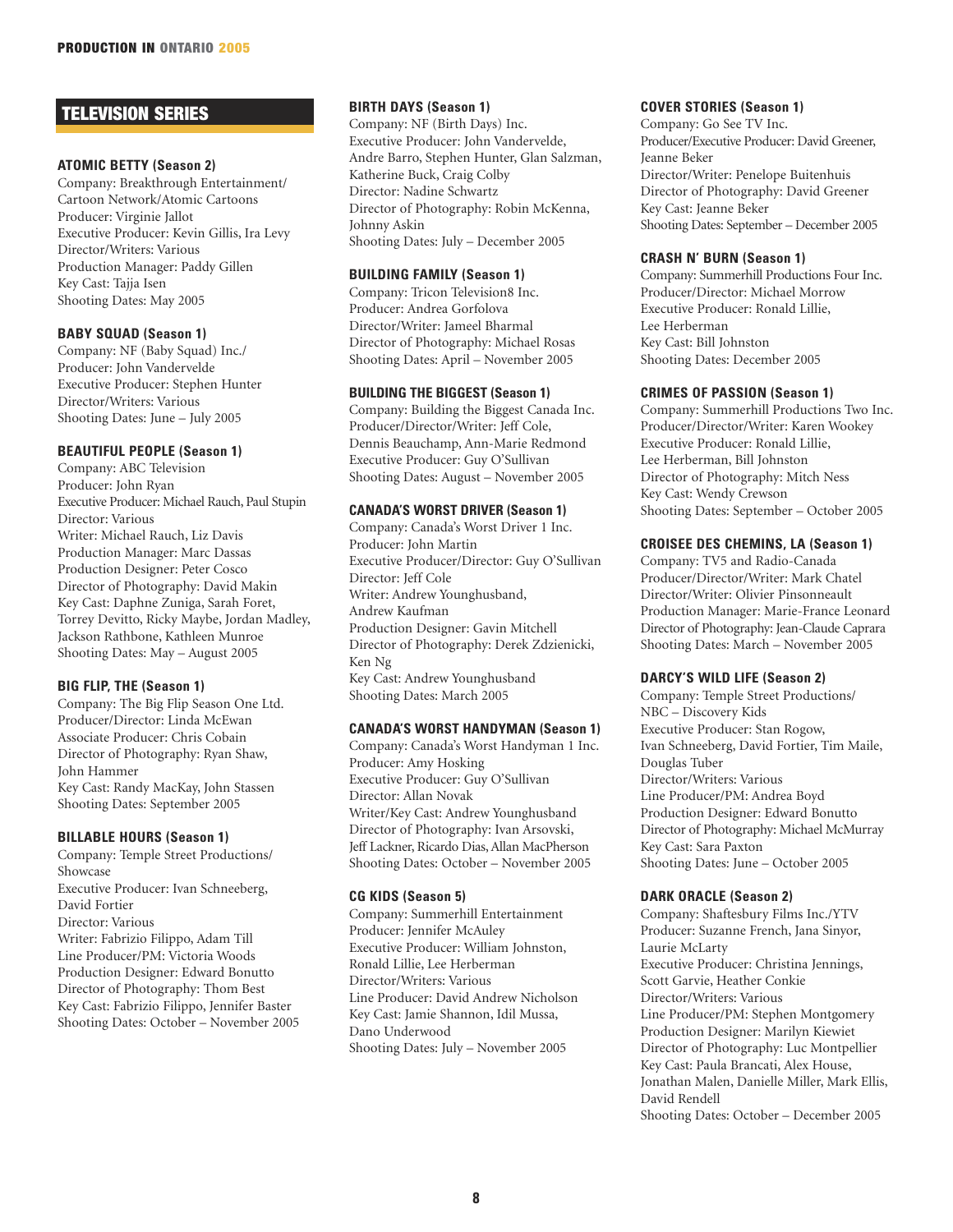# **DEGRASSI: THE NEXT GENERATION V (Season 5)**

Company: Epitome Pictures Inc. Producer: Linda Schuyler Executive Producer: Linda Schuyler, Stephen Stohn Director/Writers: Various Production Manager: David Lowe Production Designer: Stephen Stanley Director of Photography: Gavin Smith Key Cast: Miriam McDonald, Cassie Steele, Jake Epstein, Lauren Collins, Stacey Farber, Aubrey Graham, Shane Kippel Shooting Dates: May – November 2005

# **DESTINATION NOR'OUEST (Season 1)**

Company: Les Productions Destination Inc. Producer/Executive Producer: Robert Charbonneau, Louis Paquin, Charles Lavack Writer: Guy Boutin Production Designer: Martin Cadotte, Denis Duguay Director of Photography: Charles Lavack, Karl Roeder Key Cast: Renaud Lafond, Robert B. Abrames Shooting Dates: March – September 2005

# **ECHO (Season 1)**

Company: Sun TV Producer: Nicole Brooks, Peter Lee, Baljinder Singh Executive Producer: Claire Prieto Co-Producer/Production Manager: Jeremy Hood Director of Photography: Ron Gonzales, Ricardo Diaz, Kwok Gin Shooting Dates: July – October 2005

#### **FALCON BEACH (Season 1)**

Company: Insight Productions/Global Television and ABC Family Producer: Kim Todd, John Murray, Shannon Farr Executive Producer: John Brunton, Kim Todd, Barbara Bowlby Director/Writers: Various Production Manager: Helene C. Valinsky Production Designer: Craig Sandells Director of Photography: Alwyn J. Kumst Key Cast: Steve Byers, Jennifer Kydd, Devon Weigel, Morgan Kelly, Ephraim Ellis, Melissa Elias Shooting Dates: June – October 2005

# **FINAL 24 (Season 1)**

Company: NF (Final 24) Inc. Producer: John Vandervelde Executive Producer: Glen Salzman, Katherine Buck, Andre Barro Director/Writer: Various Production Designer: Ricardo Barcelo Director of Photography: John Minh Tran, Andrew MacDonald Shooting Dates: October – December 2005

# **FINDING THE FALLEN (Season 1)**

Company: YAP Fallen Productions Inc. Producer/Writer: Elliott Halpern Executive Producer: Pauline Duffy Director: Matt Gallagher, Bill Davis Director of Photography: Robert Guertin Key Cast: Julian Richings Shooting Dates: January – July 2005

# **FRANCOEUR (Season 4)**

Company: Charbonneau Productions Producer: Robert Charbonneau Director: Derek Diorio Writer: Guy Boutin Line Producer/Production Manager: Tracy Legault Production Designer: Mark Whitbread Director of Photography: Michael Tien Key Cast: Mark Belanger, Guy Migneault, Olivier L'Ecuyer, Annie Lefebvre Shooting Dates: June – October 2005

# **FREEDOM (Season 3)**

Company: Sound Venture Productions Inc. Producer: Rick Randmaa Executive Producer: Neil Bregman Director/Writer/Producer: Bob Barrett Director of Photography: Jack Lackner, Matt Phillips Key Cast: Robert Desrosiers Shooting Dates: September – December 2005

# **GETTING ALONG FAMOUSLY (Season 1)**

Company: GAF 1 Productions Inc./CBC Producer: Kathy Avrich Johnson Executive Producer: Deborah Day, Debra McGrath, Colin Mochrie Director: Deborah Day Writer: Deborah Day, Debra McGrath, Colin Mochrie Line Producer/Production Manager: Colin Brunton Production Designer: Paul Ames Director of Photography: Gerald Packer Key Cast: Debra McGrath, Colin Mochrie Shooting Dates: August – September 2005

# **GHOSTLY ENCOUNTERS (Season 1)**

Company: Wraith Films Inc. Producer: Brian Dennis Executive Producer: Phyllis Platt Director/Writers: Various Line Producer/PM: Victoria Woods Production Designer: Catherine Pretty Director of Photography: Gavin Smith Shooting Dates: March – April 2005

# **GHOST TRACKERS (Season 1)**

Company: GMI Productions Ltd./YTV Producer: Jim Corston, Chris Gudgeon Executive Producer: Arnie Zipursky Director: Wayne Moss Writer: Jim Corston, Christ Gudgeon, Hugh Hardy Production Designer: Craig Harris Director of Photography: Bentley Miller Key Cast: Joe McLeod Shooting Dates: June – October 2005

# **G-SPOT (Season 1)**

Company: Barna-Alper/Serendipity Point/ The Movie Network Producer: Julia Rosenberg Executive Producer: Robert Lantos, Laszlo Barna, Barbara Bako Director/Writers: Various Production Manager: Andrea Raffaghello Production Designer: Taavo Soodor Director of Photography: Arthur E. Cooper Key Cast: Barbara Bako Shooting Dates: September – October 2005

# **HEARTBEATS (Season 2)**

Company: Breakthrough Entertainment Producer: Barri Cohen Executive Producer: Ira Levy, Ron Singer, Peter Williamson Director/Writers: Various Line Producer: Amy Marcella Director of Photography: Various Shooting Dates: February – November 2005

# **HONG KONG CONNECTION: CANADA AND THE NEW CHINA (Season 1)**

Company: DYC Productions Inc. Producer: Gladys Chu Executive Producer: David Chan Director/Director of Photography: Cho Wai Yeun Writer: Digby Cook Key Cast: David Wang, Tony Wong Shooting Dates: March – August 2005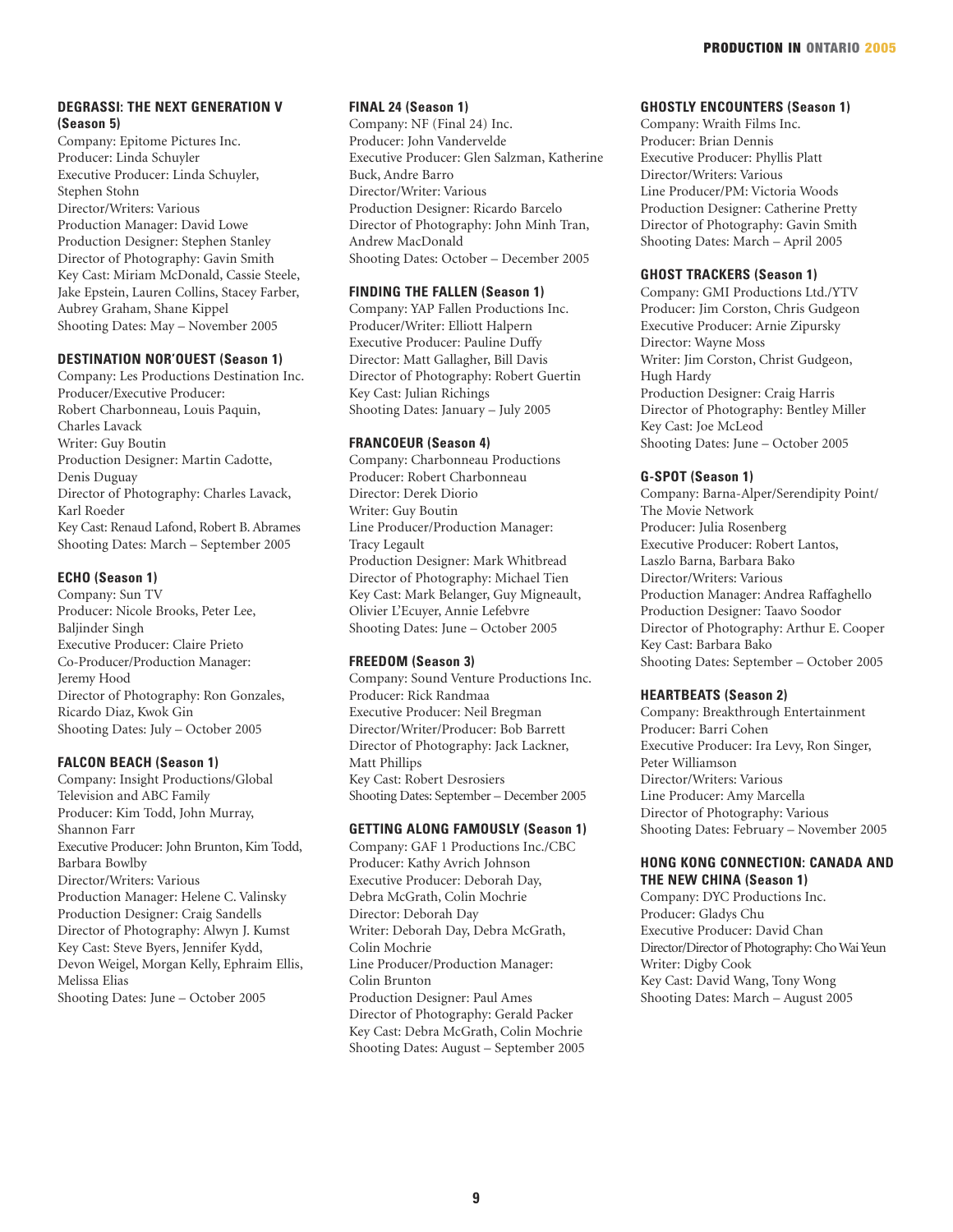# **HOTEL, (Season 1)** (AKA: AT THE HOTEL)

Company: CBC Producer: Jan Peter Meyboom Executive Producer: Ken Finkleman, Jan Peter Mayboom Director: Ken Finkleman Writer: Ken Finkleman, Ellen Vanstone, Morwyn Brebner Production Manager: Derek Rappaport Production Designer: Ian Brock Director of Photography: Luc Montpellier Key Cast: Walter Alza, Natalie Lisinska Shooting Dates: September – November 2005

# **INSTANT STAR (Season 1)**

Company: Epitome Pictures Inc. Producer: Linda Schuyler Executive Producer: Linda Schuyler, Stephen Stohn Director/Writers: Various Production Manager: David Lowe Production Designer: Stephen Stanley Director of Photography: John Berrie Key Cast: Alexz Johnson, Tim Rozon, Kristopher Turner, Laura Vandervoort Shooting Dates: June – December 2005

# **JANE SHOW, THE (Season 1)**

Company: Shaftesbury Entertainment Producer: Shauna Jamison, Adam Haight Executive Producer: Christina Jennings, Teresa Pavlinek, Ralph Chapman, Scott Garvie Director/Writers: Various Production Manager: Lisa Gilbert Thomas Production Designer: Rupert Lazarus Director of Photography: Milan Podsedly Key Cast: Teresa Pavlinek, Kate Trotter Shooting Dates: November 2005 – January 2006

# **JEFF LTD. (Season 1)**

Company: Insight Productions/CTV Producer: Colin Brunton Executive Producer: Dave Smith, Jeff Seymour, Milan Cheylov Director/Writers: Various Producer/PM: Colin Brunton Production Designer: Raymond Lorenz Director of Photography: David Perrault Key Cast: Jeff Seymour, Inga Cadranel, Jesse Bond Shooting Dates: August – October 2005

# **KEVIN HILL (Season 1)**

Company: Touchstone Television Producer: Michael J. Maschio Executive Producer: Alex Taub Director/Writers: Various Production Manager: Anna Beben Production Designer: Tamara Deverell Director of Photography: John Berrie Key Cast: Taye Diggs Shooting Dates: January – March 2005

# **KEVIN SPENCER (Season 8)**

Company: Ocnus Productions/CTV/ The Comedy Network Producer: Greg Lawrence Director: Dave Bigelow Writer: Rick Kaulbars, Greg Lawrence Production Manager: Lisa Runge Production Designer: Liette Bettez Key Cast: Kevin Spencer Shooting Dates: February – March 2005

# **KOJAK (Season 1)**

Company: NBC Universal Television Producer: Clara George Executive Producer: Tom Thayer Director/Writers: Various Production Manager: Carmen Arndt Production Designer: Rocco Matteo Director of Photography: Marshall Adams Key Cast: Ving Rhames Shooting Dates: January – April 2005

#### **MANTRACKER (Season 1)**

Company: Bonterra Productions Inc. Producer: Kristin Colle Executive Producer/Director/Director of Photography: Ihor Macijiwsky Writer: Various Key Cast: Terry Grant Shooting Dates: June – October 2005

# **MAXED OUT (Season 1)**

Company: RTR II Productions Producer: Samantha Linton Producer/Executive Producer/Writer: Executive Producer: Hans Rosenstein, Deborah Travis Director: Jeff Gruen Director of Photography: Colin Evans Key Cast: Ayse Hogan Shooting Dates: September – December 2005

#### **MEAN MACHINES (Season 1)**

Company: Mean Machines Productions Inc. Producer: Stephen Milton, Sophie Theunissen Executive Producer: David Brady, Alan Clements Director/Writer: Stavros Stavrides Line Producer: Dan Leon Director of Photography: Frank Vilaca Key Cast: Gary Gamble, David Krystal Shooting Dates: June – September 2005

# **METROPIA II (Season 2)**

Company: Protocol Entertainment Producer: Paula J. Smith Executive Producer: Steve Levitan, Stephen Greenberg, Jean Bureau Director/Writer: Various Line Producer/PM: Steve Montgomery Production Designer: Jonathan Dueck Director of Photography: John Holosko Shooting Dates: January 2005

# **MISSING III (Season 3)**

Company: Lion's Gate Television Producer: John Calvert Executive Producer: William Laurin, Glenn Davis Director/Writers: Various Production Manager: Anne Marie Cormier Production Designer: Gordon Barnes Director of Photography: Yuri Yakubiw Key Cast: Vivica A Fox, Caterina Scorsone, Justin Louis, Mark Consuelos Shooting Dates: April – August 2005

# **MONSTER WARRIORS**

Company: Really Big Bug Movies Ltd./YTV Producer: Andre Czernohorsky, Barbara Patten Executive Producer: Wilson Coneybeare, Michael Lekes Director/Writers: Various Line Producer/PM: Bill Marks Production Designer: Phillip Craig, Craig Harris Director of Photography: Jason Webber Key Cast: Jared Keeso, Mandy Butcher, Lara Amersey, Yani Gellman Shooting Dates: July – November 2005

# **MUCH 911 (Season 1)**

Company: Tricon Television12 Inc. Producer: Andrea Gorfolova Associate Producer: Beth Shuman Director/Writer: Jameel Bharmal Shooting Dates: May – September 2005

# **MY FABULOUS GAY WEDDING (Season 1)**

Company: Fabulous Productions Inc./ Global Television Network Producer: Trevor Hodgson Executive Producer: David Paperny Director: Daniel Gelfant Writer: Various Line Producer/PM: Sarah James Production Designer: Tim Fleming Director of Photography: Geoff Lackner Key Cast: Scott Thompson Shooting Dates: January – February 2005

# **NATURALLY SADIE (Season 1)**

Company: Disney Television Producer: Kevin May Executive Producer: Brent Piaskoski Director/Writers: Various Production Manager: Elizabeth Young Production Designer: Marilyn Kiewiet Director of Photography: Mitchell Ness Key Cast: Charlotte Arnold Shooting Dates: September 2005 – February 2006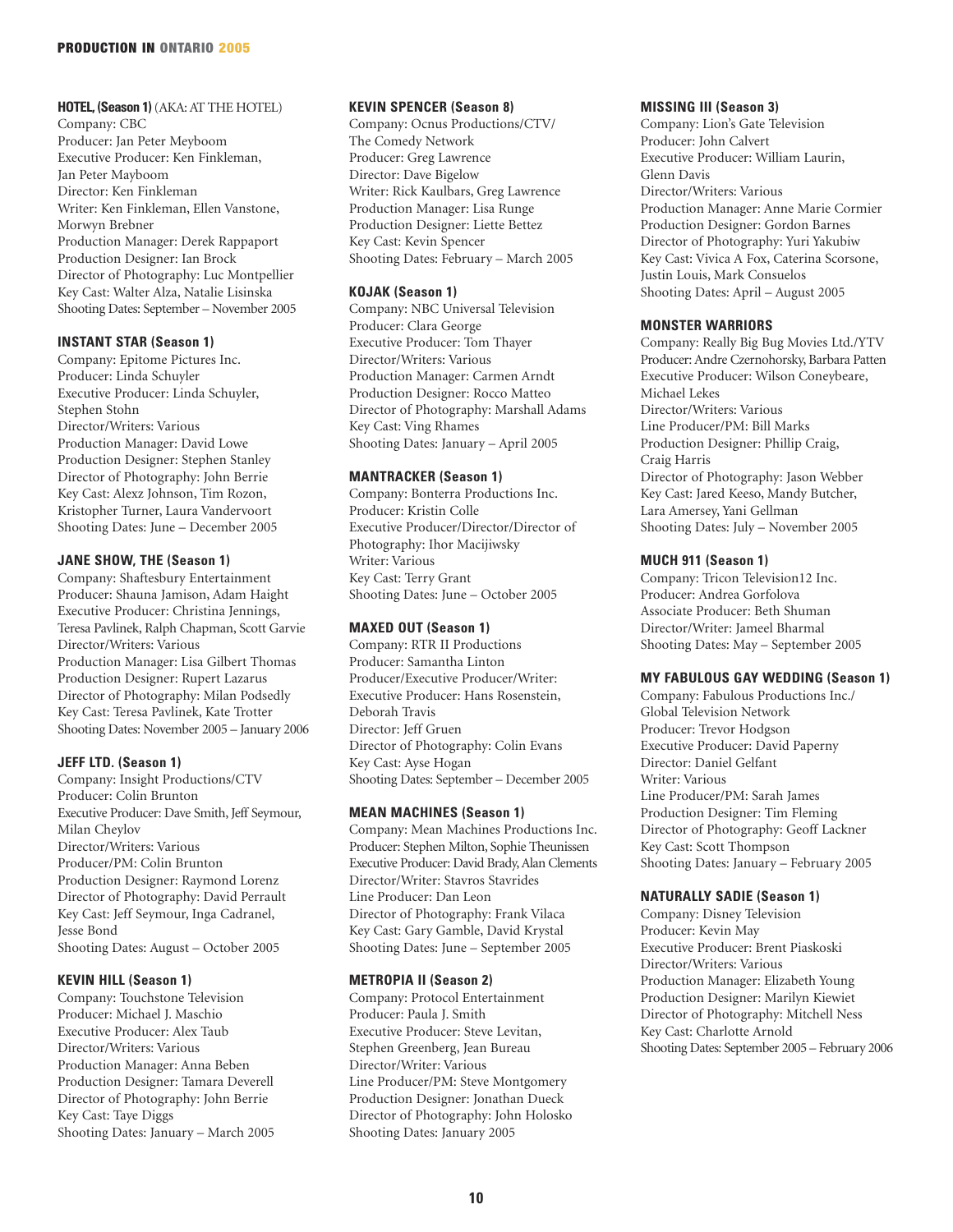# **NEAT (Season 3)**

Company: Neat 3 Productions Inc./HGTV Executive Producer: Marike Emery, Geeta Sondhi Director/Writers: Various Production Manager: Lisa Drolet Production Designer: Sue Young Director of Photography: Matt Clayson Key Cast: Hellen Buttigieg Shooting Dates: June – December 2005

# **OCTOBER 1970 (Season 1)**

Company: Barna-Alper Productions/CBC Executive Producer: Laszlo Barna, Wayne Grigsby, David MacLeod Director: Don McBrearty Writer: Wayne Grigsby, Peter Mitchell Production Manager: Ginny Jones-Duzak Production Designer: Jennifer Stewart Director of Photography: Marc Charlebois Key Cast: Patrick Labbe, Karine Vanasse, Denis Bernard

Shooting Dates: October – December 2005

# **OPENING SOON (Season 5)**

Company: Red Apple Entertainment Producer/Writer: Cathie James Executive Producer: Rachel Low, Stan Lipsey Director/Writer: Shannon McKinnon Director: Leslie Cote, Christie Callan-Jones Director of Photography: John Minh Tran Key Cast: Doug Hadders Shooting Dates: March – December 2005

#### **OPENING SOON: BY DESIGN (Season 1)**

Company: Red Apple Entertainment Executive Producer: Rachel Low, Stanley Lipsey Director: Arlene Hazzan Green, D'arcy Butler Writer: Leslie Merklinger Director of Photography: Stefan Randstrom, Mark Nieuwenhof Shooting Dates: February – October 2005

# **PEEP AND THE BIG WIDE WORLD (Season 2)**

Company: 9 Story Entertainment/TVO/ Discovery Kids Producer: Vince Commisso Executive Producer: Kate Taylor Director: Rick Marshall Writer: Various Production Manager: Tia Menich Production Designer: Jamie Whitney Key Cast: Joan Cusack Shooting Dates: February – November 2005

# **PLUCKED (Season 1)**

Company: 6428819 Canada Inc. Executive Producer: Henry Less, Sissy Federer-Less Co-Producer: Sarah Gibson, Angela Gruen Director: Stephen Scott, Sean Michael Turrell Director of Photography: John Choi Shooting Dates: October – December 2005

# **PSYCHIC, CSI (Season 1)**

Company: NF (Psyche) Inc. Producer: Tom Parkhouse Executive Producer: John Vandervelde, Glen Salzman, Katherine Buck Co-Producer: Leslie Fruman Director: Various Production Designer: Sean Breaugh Director of Photography: Various Shooting Dates: August – December 2005

# **PUPPETS WHO KILL (Season 4)**

Company: PWK Productions Producer: John Pattison, Shawn Thompson, Colin Brunton Executive Producer: Marianne Culbert, John Leitch Director/Writers: Various Production Manager: Heather Ross Production Designer: Humberto Garcia Director of Photography: Rick McVicar Key Cast: Dan Redican, Bruce Hunter, Bob Martin, James Rankin, Gord Robertson Shooting Dates: October 2005 – January 2006

# **QUEER AS FOLK (Season 5)**

Company: Showtime Networks Producer: Sheila Hockin Executive Producer: Ron Cowen, Dan Lipman, Tony Jonas Director/Writers: Various Production Manager: Noella Nesdoly Production Designer: Ingrid Jurek Director of Photography: Thom Best Key Cast: Gale Harold, Hal Sparks, Randy Harrison, Scott Lowell, Peter Paige, Thea Gill, Michelle Clunie, Sharon Gless, Bobby Gant Shooting Dates: January – March 2005

# **RED GREEN SHOW, THE (Season 14)**

Company: S & S Productions/CBC Producer: Steve Smith Executive Producer: David C. Smith Director/Writers: Various Production Manager: Sandi Richardson Director of Photography: Bob Finlay, Don Purser Key Cast: Steve Smith, Patrick McKenna Shooting Dates: April – November 2005

#### **REGENESIS (Season 2)**

Company: Shaftesbury/The Movie Network Producer: Jamie Paul Rock Executive Producer: Christina Jennings, Tom Chehak Director/Writers: Various Line Producer/PM: Brian Gibson Production Designer: Sandra Kybartas Director of Photography: Michael Storey Key Cast: Peter Outerbridge Shooting Dates: July – December 2005

#### **RENOVATE MY WARDROBE (Season 1)**

Company: Tricon Television13 Inc. Producer: Andrea Gorfolova Director/Writer: Jameel Bharmal Director of Photography: Michael Rosas Key Cast: Peter Papapetrou, Glen Peloso Shooting Dates: June – December 2005

# **RESTAURANT MAKEOVER (Season 1)**

Company: Tricon Television11 Inc. Producer: Andrea Gorfolova Director/Writer: Jameel Bharmal Line Producer: Shaam Makam Production Designer: Kate Redmond Director of Photography: Michael Rosas, Geoff Bland Key Cast: Cherie Stinson, Robin DeGroot, Meredith Heron, David Adjey, Lynn Crawford, Brad Long, Rene Chauvin, Glenn Peloso Shooting Dates: January – May 2005

#### **RESTAURANT MAKEOVER (Season 2)**

Company: Tricon Television11 Inc. Producer: Andrea Gorfolova Director/Writer: Jameel Bharmal Director of Photography: Michael Rosas Shooting Dates: May – October 2005

#### **RICK MERCER REPORT, THE (Season 3)**

Company: Rick Mercer Report III Inc./CBC Executive Producer: Gerald Lunz Director: Henry Sarwer-Foner Writer: Rick Mercer, Paul Mather, Chris Finn, Tim Steeves, Daryn Jones, Greg Eckler Production Manager: Marilyn Richardson Production Designer: Paul Ames Director of Photography: Don Spence Key Cast: Rick Mercer Shooting Dates: October 2005 – April 2006

# **SHRINES AND HOME-MADE HOLY PLACES (Season 1)**

Company: Homemade Holy Places Inc. Producer: Judy Holm, Michael McNamara Director/Writer: Michael McNamara Production Manager: Sarah Jane Flynn Director of Photography: John Tran Key Cast: Maev Beaty Shooting Dates: February – August 2005

#### **SINGLE IN THE CITY (Season 1)**

Company: 1667664 Ontario Inc. Executive Producer: Paul Butorac Director: Albert Kish Director of Photography: John Minh Tran Shooting Dates: September – December 2005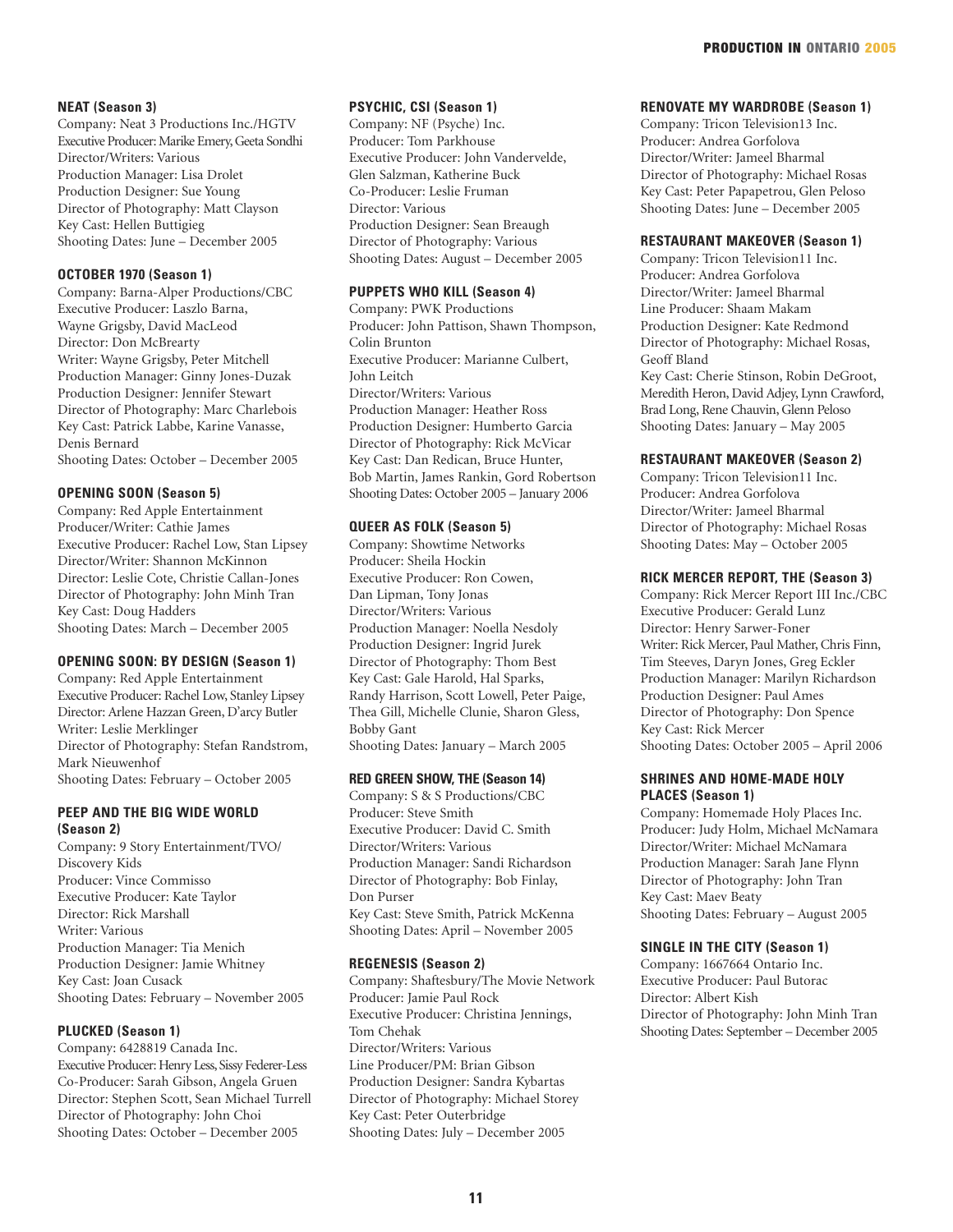#### PRODUCTION IN ONTARIO 2005

#### **SKIN DEEP (Season 6)**

Company: Being Human Productions VI Inc. Producer/Writer: Amos Adetuyi Producer: Susan Tonna, Executive Producer/Director: Alfons Adetuyi Executive Producer: Marva Olliviere Director of Photography: Tony Wannamaker Shooting Dates: June – December 2005

# **SLINGS AND ARROWS (Seasons 1 and 2)**

Company: Rhombus Media Producer: Sari Friedland, Daniel Iron Executive Producer: Niv Fishman Director: Peter Wellington Writer: Susan Coyne, Bob Martin, Mark McKinney Production Manager: Sari Friedland Production Designer: Kathleen Climie Director of Photography: Rudolf Blahacek Key Cast: Paul Gross Shooting Dates: January – February 2005; November 2005 – February 2006

# **SPY ACADEMY (Season 2)**

Company: Spy Academy II Corporation/YTV Producer: Catherine Tamas, Andrea Griffith, Christie Leonard Executive Producer: Dana Johl, Mike Agerbo Director: Wayne Moss Writer: Ryan Leigh Production Manager: Andrew Barnsley Production Designer: Lara MacInnis Director of Photography: Chris Elias Key Cast: Eric Charbonneau, Denise Oliver, Boyd Oliver Shooting Dates: February – April 2005

#### **STRANGE DAYS AT BLAKE HOLSEY HIGH (Season 4)**

Company: Fireworks Entertainment/NBC/ The Discovery Channel Producer: Kevin May Executive Producer: Adam Haight, Jeff King Director/Writers: Various Production Manager: Elizabeth Young Production Designer: Thomas Carnegie Director of Photography: Mitchell Ness Key Cast: Emma Taylor Isherwood Shooting Dates: July – August 2005

# **STRANGEST UFO STORIES OF ALL TIME (Season 1)**

Company: Strangest UFO Stories Canada Inc. Producer/Director/Writer: Robin Bicknell Executive Producer: Guy O'Sullivan Associate Producer: Andrew Kaufman Director of Photography: Jeff Lackner Shooting Dates: June – September 2005

# **SUE THOMAS: F.B. EYE (Season 3)**

Company: Pebblehut F.B. Eye Inc./CTV/ PAX Television Producer: Marilyn Stonehouse, Larry McLean Director/Writers: Various Production Manager: David Till Production Designer: Bill Layton Director of Photography: Yuri Yakubiw Key Cast: Deanne Bray, Yannick Bisson, Rick Peters, Marc Gomes, Enuka Okuma, Ted Atherton, Tara Samuel Shooting Dates: January – June 2005

# **THIS IS DANIEL COOK (Season 2)**

Company: Short Order Cook TV II Producer: Matt Bishop, J. J. Johnson, Blair Powers, Executive Producer: Mark Bishop, Matt Hornburg Director/Writer: J. J. Johnson Production Manager: Sarah James Director of Photography: George Lajtai Key Cast: Daniel Cook Shooting Dates: April – June 2005

# **THIS IS WONDERLAND (Seasons 2 and 3)**

Company: Alice Productions (Muse) Inc./CBC Executive Producer: Michael Prupas, George F. Walker, Bernie Zukerman Director/Writers: Various Line Producer/Production Manager: Thom J. Pretak Production Designer: Peter Emmink Director of Photography: Gerald Packer Key Cast: Cara Pifko, Michael Riley Shooting Dates: January – December 2005

#### **TILT (Season 1)**

Company: ESPN Original Entertainment/ Big Slick Productions Producer: Frank Siracusa Executive Producer: Orly Adelson Director/Writers: Various Production Manager: Manny Danelon Production Designer: John Dondertman Director of Photography: Steve Cosens Key Cast: Michael Madsen, Chris Bauer, Kristin Lehman,Todd Williams, Don McManus, Eddie Cibrian Shooting Dates: January – February 2005

#### **WAR OF THE WHEELS (Season 1)**

Company: Breakthrough Entertainment/ WOTW Productions Inc. Producer: Kristen Scollie Executive Producer: Ira Levy, Peter Williamson, Jim Erickson Director: Various Line Producer: Susan Baker Production Designer: Tim Luke Director of Photography: D. Gregor Hagey Shooting Dates: June – October 2005

# **WHAT IT'S LIKE BEING ALONE (Season 2)**

Company: The Orphanage (II) Inc./CBC Producer: Edward Kay, Susan Ma, Mark Lougee Executive Producer: Fred Fuchs Director: Marc Lougee, Brad Peyton Writers: Edward Kay, Brad Peyton, Max Reid Production Designer: Tucker Doherty Key Cast: Adam Reid Shooting Dates: August – December 2005

# TELEVISION SPECIALS

#### **A TOWN IN AFRICA**

Company: Memory Films II Inc. Executive Producer/Director/Writer/ Key Cast: Michael MacLear Associate Producer: Michael Feheley Director of Photography: Michael Ellis Shooting Dates: February – April 2005

# **AND THEY DANCED**

Company: Genuine Pictures Inc. Producer/Director/Writer/DOP: Donna Leon Production Designer: Richard Millen Key Cast: Derrick Cameron, Melody Cameron Shooting Dates: July 2005

#### **BEAUTY QUEST**

Company: 4049667 Canada Inc. Executive Producer: Jesse Fawcett, Leanna Crouch Director/Writer: Leora Eisen Director of Photography: Christopher Boenisch, Kevan Staples Key Cast: Lisa Bolzonello Shooting Dates: March – May 2005

# **CARNAVAL THE ADVENTURE WITH SANDY FORTIER**

Company: Lingo Fun Productions Inc. Producer/DOP/Writer: Jeremy Major Executive Producer: Bill Traynor Associate Producer: Karen Traynor Director/Writer: Aaron Lam Key Cast: Sandy Fortier Shooting Dates: February 2005

#### **CELIA'S STORY**

Company: Sound Venture Productions Ottawa Limited Executive Producer: Neil Bregman Director/Writer: Veronica Tennant Director of Photography: John Askwith Key Cast: Celia Franca, Veronica Tennant Shooting Dates: July – November 2005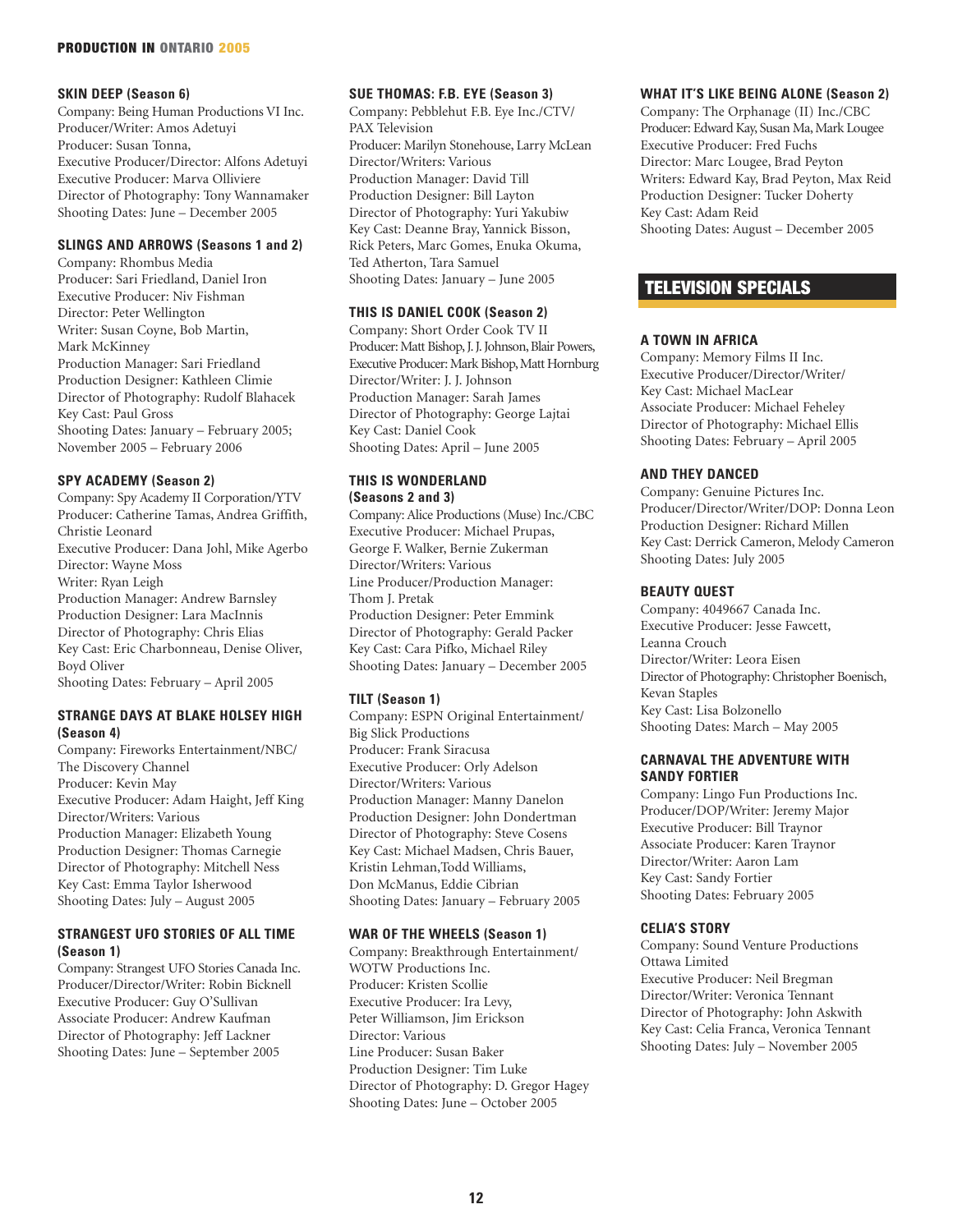# **CEREAL THRILLER: AN INVESTIGATION INTO THE AFFAIRS OF THE BIG INCH LAND COMPANY**

Company: 1649314 Ontario Inc. Producer: Susan Terrill, Jan Nathanson Executive Producer: Director/Writer: David McDonald Director of Photography: Bill Kerrigan Shooting Dates: October – November 2005

# **ESCAPE TECH**

Company: Summerhill Productions Three Inc. Producer: Craig Baines Executive Producer: Ronald Lillie, William Johnston, Lee Herberman, Robert Fiveson Director/Writer: Herrie Ten Cate Production Manager: Lori Greenberg Director of Photography: Michael Wees Key Cast: Scott Taylor Shooting Dates: August – September 2005

# **ICE STORM: THE SALE AND PELLETIER AFFAIR**

Company: Windchill Entertainment 1 Inc. Producer/Director: Richard Martyn Executive Producer: Howard Bernstein, Garry Blye, Mark Shekter Writer: Joanne O'Sullivan Director of Photography: Jerome Goulem Key Cast: Colm Feore Shooting Dates: March – December 2005

# **IN PURSUIT OF HAPPINESS**

Company: Happiness Films Inc. Producer/Director/Writer: Sarah Spinks Associate Producer: Aeyliya Husain, Christina Senjuo Production Designer: Ruggiero Campopiano Director of Photography: Michael Strange Key Cast: Robert F. Smith Shooting Dates: July – August 2005

# **IN-BETWEEN WORLD OF MG VASSANJI, THE**

Company: Clearview Productions Inc. Producer: Christopher Sumpton Producer/Director/Writer: Robin Benger Director of Photography: Stan Barua Key Cast: Tony Daniels Shooting Dates: June – August 2005

# **JAPAN'S ATOMIC BOMB**

Company: Amerimage Productions Inc. Producer: Patrica Philips Executive Producer: André Singer Director: David Ash Writer: Lynette Singer, Marc de Guerre Director of Photography: Andy Binnington Key Cast: Don Berns, Bruce Hayward, Shin Kamikubo Shooting Dates: March – June 2005

# **JET PROPELLED ANTICHRIST: JACK PARSONS**

Company: What About Jack Productions Inc. Producer: Donna Zuckerbrot Executive Producer/Director/Writer: Daniel Zuckerbrot Director of Photography: Neville Ottey Shooting Dates: November – December 2005

# **MOVING TO HIS MUSIC: THE TWO MUSES OF GUILLAUME COTE**

Company: Artec Media II Inc. Executive Producer: Garry Blye Executive Producer/Director: Yosif Feyginberg Producer/Writer/Key Cast: Sherman Snukal Director of Photography: Milan Podsedly Shooting Dates: November – December 2005

# **MOZART BALLS**

Company: Rhombus Media Producer: Niv Fichman, Jessica Daniel Producer/Director: Larry Weinstein Writer: Thomas Wallner Director of Photography: John Minh Tran Key Cast: Barbara Budd Shooting Dates: August – November 2005

# **RIDDLE OF THE POLAR SKY**

Company: Natural Mysteries Productions Inc. Executive Producer: Ronald Lillie, William Johnston, Lee Herberman Director/Writer: Gary Lang Director of Photography: Ian Kerr, Michael Boland Shooting Dates: February – May 2005

# **SIDESHOW STARS: THE TRUE STORY**

Company: Sideshow Vision Inc. Producer: Kip Spidell, Mary Anne Alton-Lemm Executive Producer: Stephen Ellis Director: Mitchell Gabourie Writer: Rob Colapinto Director of Photography: Marcus Elliot Key Cast: Robert Buckman, Martin Julien Shooting Dates: March – September 2005

# **STROUD OFF THE GRID**

Company: OTG Productions Inc. Executive Producer/Director/Writer/DOP: Les Stroud Key Cast: Les Stroud, Sue Jamison Shooting Dates: September – December 2005

# **TANKER TIME BOMB**

Company: 1594266 Ontario Inc. Producer/Director: Jane Armstrong Executive Producer: David Lint Writers: Various Line Producer: Jessie Wallace Director of Photography: Michael Boland Key Cast: Kevin Burnett, James Schultz Shooting Dates: February – March 2005

# **THIRD ELEMENT, THE: CANADA'S DIVERSE MEDIA**

Company: 2058002 Ontario Inc. Producer/Writer/Key Cast: Ben Viccari Executive Producer: Lalita Krishna Director: Karen Shopsowitz Director of Photography: Marc Landau Shooting Dates: March – June 2005

# **TSEPONG: A CLINIC CALLED HOPE**

Company: Investigative Productions Inc. Producer: Peter Raymont Director/Writer: Patrick Reed Director of Photography: John Westheuser Shooting Dates: May – June 2005

# **ZEROMAN**

Company: Amberwood Productions Inc. Producer: Chantal Ling, Cherylyn Brooks Executive Producer: Sheldon Wiseman Key Cast: Leslie Neilsen, Don Cherry, Ron MacLean Shooting Dates: March – September 2005